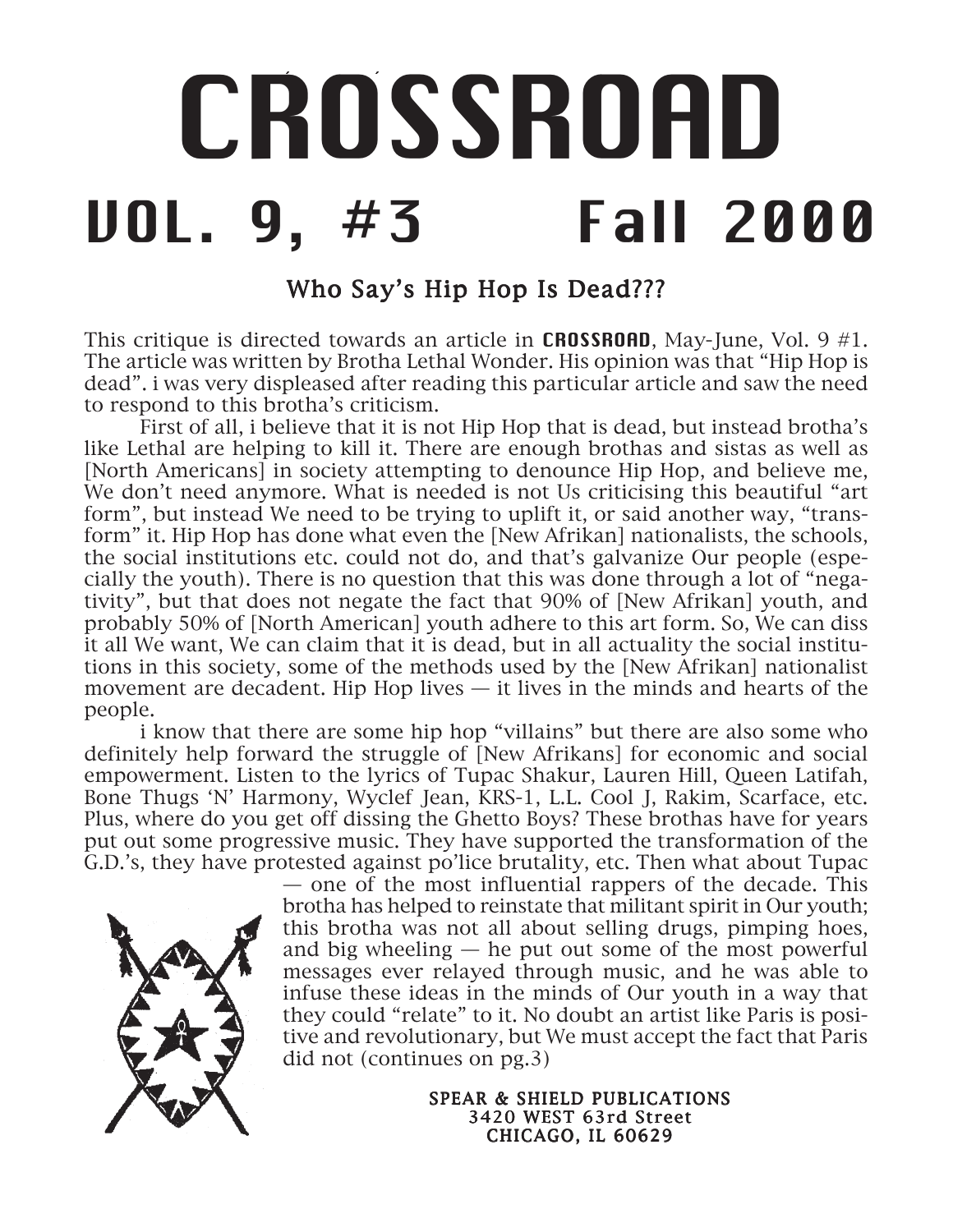WE, Black People in America, in consequence of arriving at a knowledge of ourselves as a people with dignity, long deprived of that knowledge; as a consequence of revolting with every decimal of our collective and individual beings against the oppression that for three hundred years has destroyed and broken and warped the bodies and minds and spirits of our people in America, in consequence of our raging desire to be free of this oppression, to destroy this oppression wherever it assaults humankind in the world, and in consequence of inextinguishable determination to go a different way, to build a new and better world, do hereby declare ourselves forever free and independent of the jurisdiction of the United States of America and the obligations which that country's unilateral decision to make our ancestors and ourselves papercitizens placed on us.

We claim no rights from the United States of America other than those rights belonging to human beings anywhere in the world, and these include the right to damages, reparations, due us from the grievous injuries sustained by our ancestors and ourselves by reason of United States lawlessness.

Ours is a revolution against oppression—our own oppression and that of all people in the world. And it is a revolution for a better life, a better station for all, a surer harmony with the forces of life in the universe. We therefore see these aims as the aims of our revolution:

- To free black people in America from oppression;
- To support and wage the world revolution until all people everywhere are so free;
- To build a new Society that is better than what We now know and as perfect as  $\mathbf{W}\mathbf{e}$ can make it;
- To assure all people in the New Society maximum opportunity and equal access to that maximum;
- To promote industriousness, responsibility, scholarship, and service;
- To create conditions in which freedom of religion abounds and the pursuit of God and/or destiny, place and purpose of **humankind** in the Universe will be without hindrance;
- To build a Black independent nation where no sect or religious creed subverts or impedes the building of the New Society, the New State Government, or achievement of the Aims of the Revolution as set forth in this Declaration;
- To end exploitation of human beings by each other or the environment;
- To assure equality of rights for the sexes;
- To end color and class discrimination, while not abolishing salubrious diversity, and to promote self-respect and mutual understanding among all people in the society;
- To protect and promote the personal dignity and integrity of the individual, and his or her natural rights;
- To place the major means of production and trade in the trust of the state to assure the benefits of this earth and our genius and labor to society and all its members, and
- To encourage and reward the individual for hard work and initiative and insight and devotion to the Revolution.

In mutual trust and great expectation, We the undersigned, for ourselves and for those who look to us but are unable personally to affix their signatures hereto, do join in this solemn Declaration of Independence, and to support this Declaration and to assure the success of the Revolution, We pledge without reservation ourselves, our talents, and all our worldly goods.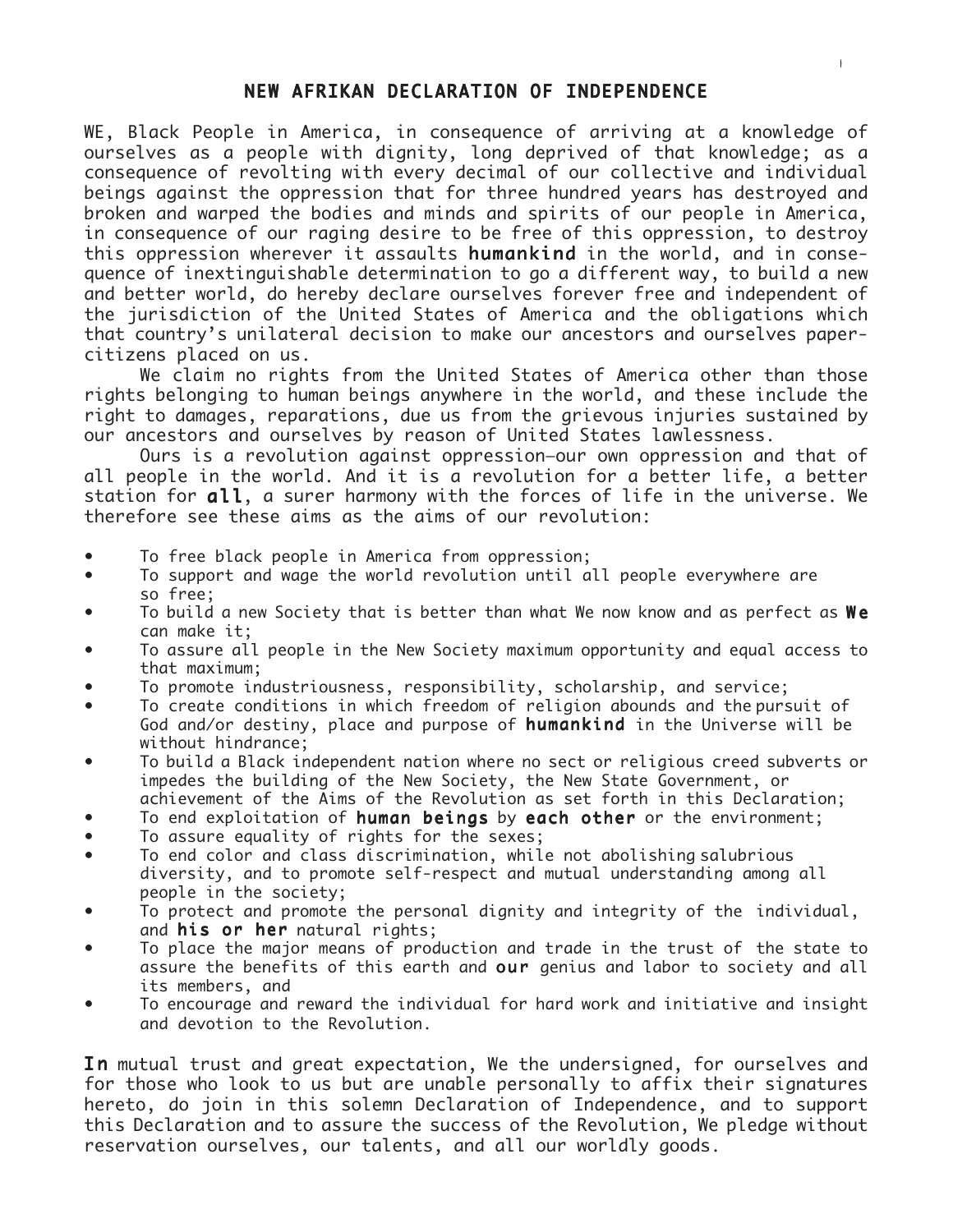galvanize the youth like a Tupac Shakur. Yes, We appreciate his contributions, his sacrifices, but We also appreciate those given to the peoples struggle by Tupac Shakur.

Let's not get caught up in the mindset that because a brotha may curse in his rap or even say bitch or hoe one or two times... that he is no good and cannot be used to forward the cause of the people. What We must understand is the culture and the mindset in which Our youth are in, and when We do this, then We'll find that the best way to reach them is to talk the language in which they understand. No doubt [North American & other capitalists] are capitalizing off of the distributing of hip hop music, but that is because they have monopolized all the "telecommunications" in the world. But should these rappers stop rapping because of this, should they stop making the few dollars they are making? i say nah; they must just rechannel their money into the [New Afrikan] community to help the development of Our downtrodden neighborhoods, schools, social institutions, etc. If you take rap away from them, you surely will hurt more than help the [New Afrikan] community, because you will be putting these former drug dealers, gang-bangers, etc. back into the street to fall back into their self-destructive ways.

Instead of denouncing these youth, let's try to transform them. Let's educate them, not hate on them. We need to reach them and gain their support in the struggle for Reparations and for Nationhood. That's Our only choice. We cannot continue to disconnect Ourselves from them, because by doing so We are disconnecting Ourselves from the vast majority of Our youth. Hip Hop has made some positive contributions to New Afrikan people although the negativity sometimes overshadows the positive deeds. Nevertheless, let's not get stuck on the bad and find the good in Hip Hop. If We want to go around denoucing everyone and everything for the bad things that We can find in them then We'll never get anywhere. Instead of killing Hip Hop, let's help it live and thrive. Let's do that by supporting the rappers who do not negate their historical duties to their communities and people, while at the same time try to uplift those brothas and sistas who continue to attempt to live and glorify the gangsteristic, parasitic aspects of Hip Hop that do exist. If We fail to do this, WE are ultimately turning our backs on Our youth, and thus turning Our backs on Ourselves and Our collective future.

#### HIP HOP LIVES LONG LIVE TUPAC SHAKUR LONG LIVE HIP HOP

#### by Oronde Balagoon Endnotes

i also want to say that i believe that Master-P and his crew do produce some very positive songs although they also produce some rather unproductive songs too. i would say that i believe the positive outweighs the negative although i hope that they will continue to transform the negative aspects into positive aspects as they continue to thrive in the business.

We sincerely apologize to our subscribers and the entire community of CROSSROAD readers for the delay in resuming publication of CROSSROAD.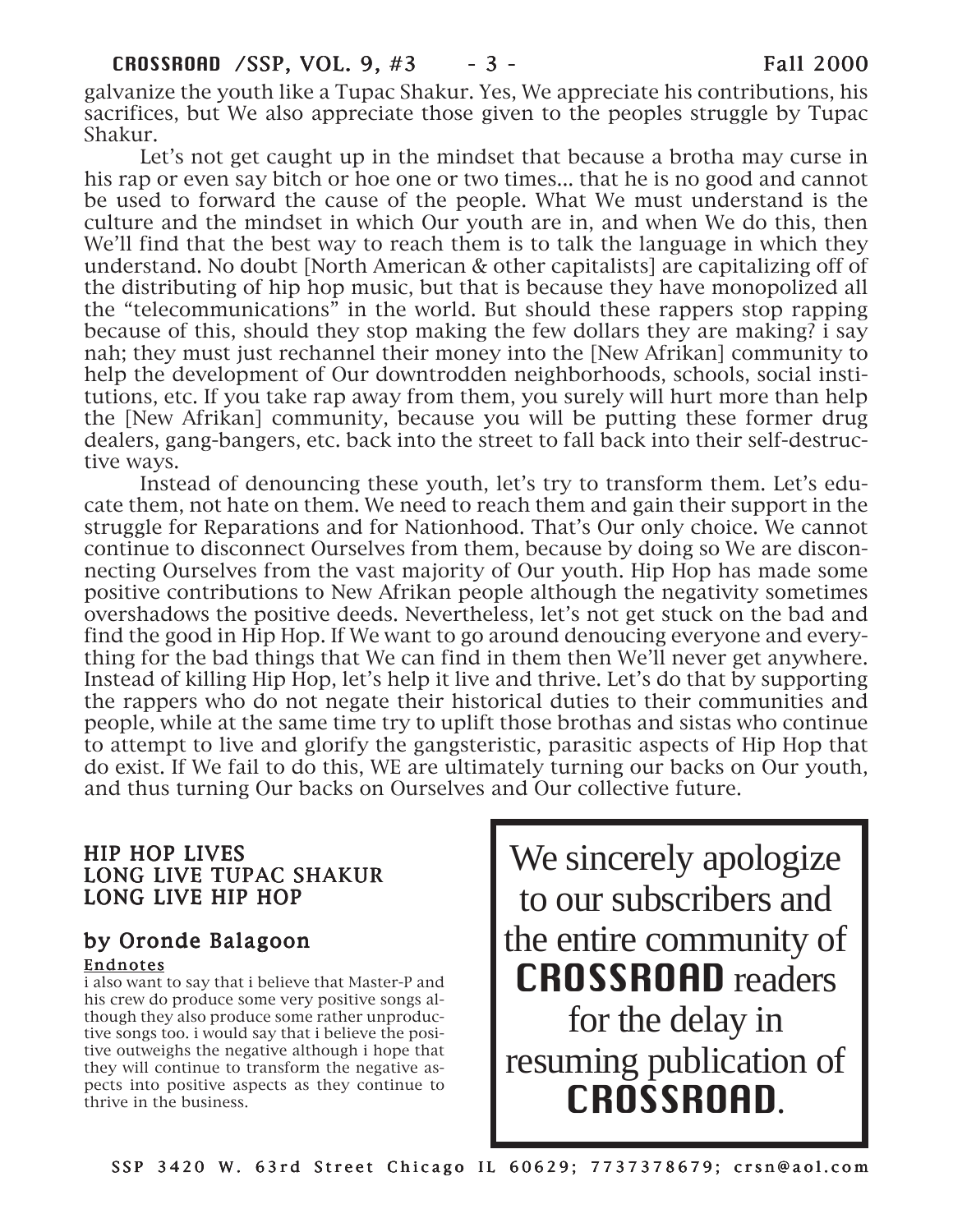#### Women In Prison

by Bonnie Kerness Lecture at St. Elizabeth's College March 6, 2000

I have been working with the American Friends Service Committee as a human rights advocate on behalf of prisoners in the United States for the past 23 years. I'd like to share with you some of the voices of the women in prison that I hear during my day.

From New Jersey, "We are forced to sleep on the floor in the middle of winter with bad backs and aching bodies, cold air still blowing from the vents no matter what the temperature was outside. At two o'clock in the morning they wake you up and tell you to clear the room. They go through your personal belongings and then put them in the trash..."

From Texas, "the guard sprayed me with pepper spray because I wouldn't take my clothes off in front of five male guards. Then they carried me to a cell, laid me down on a steel bed and took my clothes off. They left me there in that cell with that pepper spray in my face and nothing to wash my face with. I didn't give them any reason to do that, I just didn't want to take my clothes off."

From Arizona, "the only thing you get in isolation is a peanut butter sandwich in the morning, a cheese sandwich in the afternoon and for supper another peanut butter sandwich. If you want a drink here, you have to drink toilet water..."

From Missouri, "When I refused to move into a double cell, they came into my cell and dragged me out and threw me on my back. I was beaten about my face and head. One of the guards stuck his finger in my eye deliberately. I was then rolled on my stomach and cuffed on my wrists with leg irons on my ankles...I was made to walk a thousand feet with the leg irons. Then they put me in a device called a restraint chair. When they put you in this chair your hands are cuffed behind your back and tucked under your buttocks. They stripped me naked...and kept me there over 9 hours until I fouled myself on my hands which were tucked underneath me through a hole in the chair."

SSP 3420 W. 63rd Street Chicago IL 60629; 7737378679; crsn@aol.com I could go on and on. By 1999, there were about 150,000 women in jails and prisons in the United States. About 60% of those women were mothers. Most are imprisoned for non-violent crimes, largely in violation of the drug laws. Women tend to commit survival crimes to earn money, feed a drug dependent life, or escape brutalizing physical conditions and relationships. The number of women in prison in this country is about 10 times the number of women incarcerated in all the Western European countries together. It goes without saying that most of the women in US prisons are women of color, with [New Afrikan] women being imprisoned more than eight times the rate of imprisonment for [North American] women and Latin women being imprisoned nearly four times the rate of [North American] women. According to a recent US Department of Justice study, almost 40% of the [North American] female state prisoners age 24 or younger were identified as mentally ill. Twenty percent of the [New Afrikan] females and 22% of the Latin females in state prisons were mentally ill. Without any fanfare, the "war on drugs" has become a war on women and it has clearly contributed to the explosion in the women's prison population in this country. Over a third of women serving time for drug offenses in the nation's prisons are serving time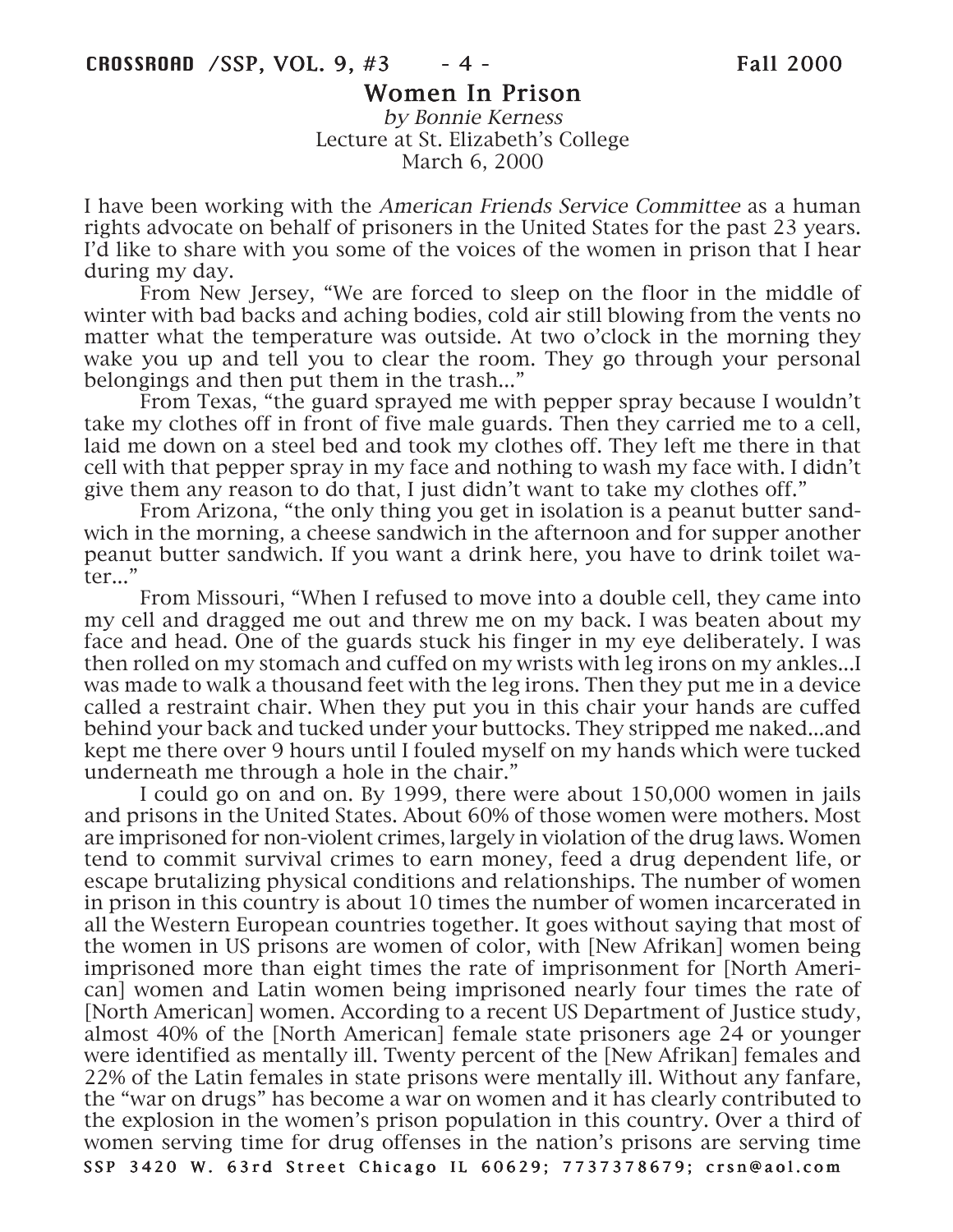solely for possession.

These past years for me have been full of hundreds and hundreds of calls and complaints of an increasingly disturbing nature from prisoners and members of their families throughout the United States. The proportion of those complaints coming from women in prison has increased dramatically. Women are describing conditions of confinement which are stomach wrenching. Certainly women in correctional institutions are suffering from sexual abuse by staff, or as one woman put it, "I am tired of being gynecologically examined every time I'm searched". They complain about rape, sexual misconduct by guards and fondling. As one New York prisoner put it, "That was not part of my sentence, to...perform oral sex with officers." When women report such things to authorities, we then get reports of harassment and retaliation from the same guards that they were filing complaints against.

Women are also reporting inappropriate use of restraints on pregnant and sick prisoners. The reports of giving birth while being handcuffed and shackled are horrible, including one report from a woman whose baby was coming at the same time the guard who had shackled her legs was on a break somewhere else in the hospital.

Other abuses include medical care which is often so callous that it is lifethreatening. We have received reports about a woman who died of pancreatic disease that went undiagnosed, about a mentally ill woman who was confined naked in a filthy cell where she ingested her own bodily waste, a woman who suffered burns over 54% of her body and gradually lost mobility when she was denied the special bandages which would keep her skin from tightening, from a woman who unsuccessfully begged staff for months to allow her to see a doctor and was finally diagnosed with cancer. Though in enormous pain, she was given no pain medication. She died nine months after the diagnosis.

Couple all of this with the increased use of extended isolation, lack of treatment for substance abuse, lack of counseling services, concerns about the inappropriate use of psychotropic medications and you have an increasingly clear picture of what life is like for our sisters in prison. Add the use of prison labor and your picture of the prison system continues to unfold. If you call to make a reservation at a Marriott Hotel, you are very likely talking to a female prisoner - one who is working for perhaps \$1.00 an hour, with no vacations, union or any way to address working conditions. Perhaps worst of all is that there are far fewer advocates focused on women in prison than the men. Part of the reason for this is that the women themselves don't reach out for help. Women are used to being the helpers, not the helped.

Each and every one of the practices that I've talked about, that the women have testified about are in violation of dozens of international treaties and covenants that the United States has signed with the United Nations. This country violates the United Nations Convention Against Torture, the UN Convention on the Elimination of All Forms of Racial Discrimination, the Convention on the Elimination of All Forms of Discrimination Against Women, the UN Standard Minimum Rules for the Treatment of Prisoners and a dozen other international and regional laws and standards.

There is no way to look into any aspect of prison or the wider criminal justice system in the US without being slapped in the face with the racism and white supremacy that prisoners of color endure. Prisons are currently one of the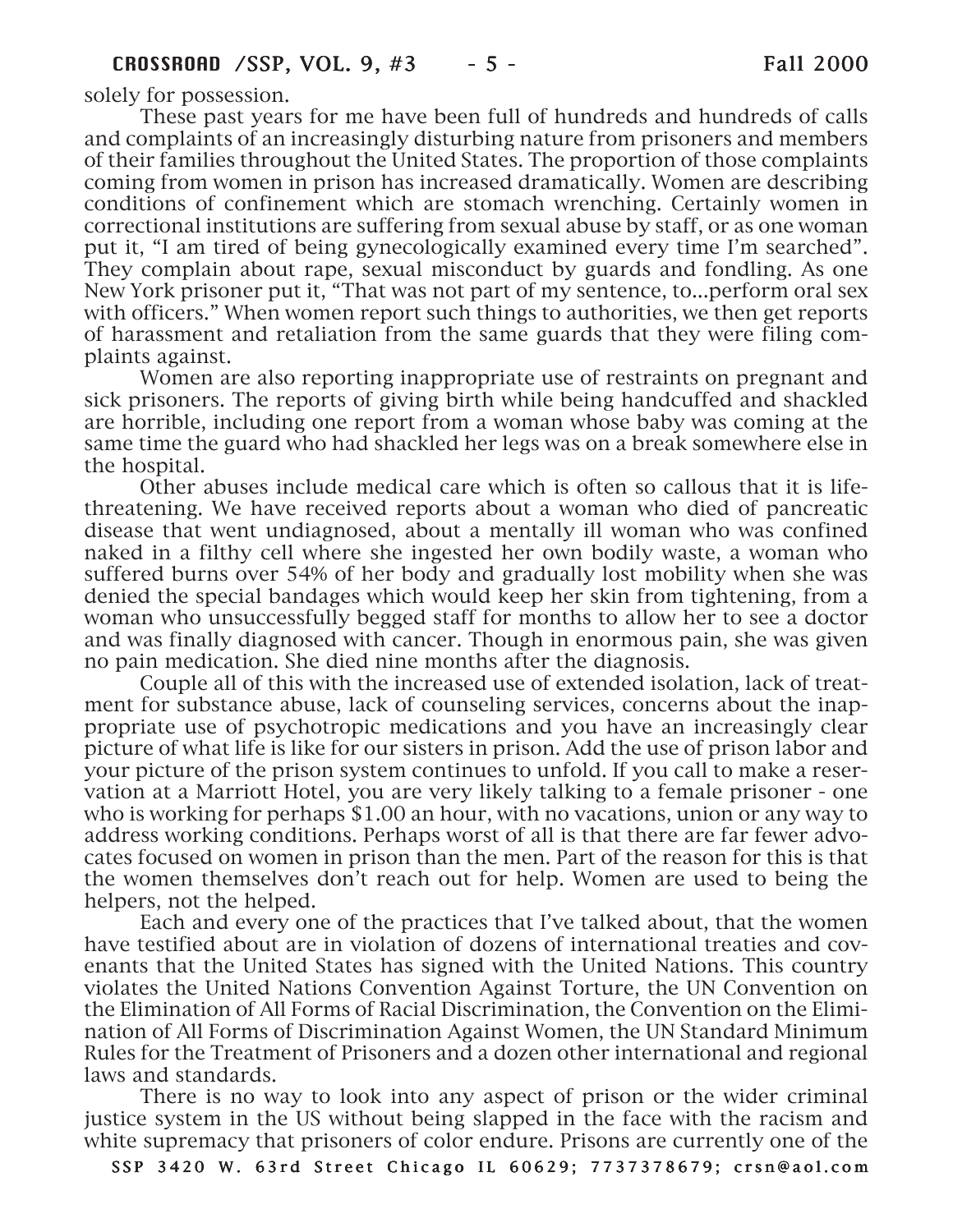#### CROSSROAD /SSP, VOL. 9, #3 - 6 - Fall 2000

largest growth industries in the United States today. The prison industrial complex now houses more than 2 million in state and federal prisons. That number is not reflective of children's facilities, immigration detention centers or municipal lock downs. Can you imagine how many children are affected by this?

If we dig deeper into the US practices that I've talked about, the political function they serve is inescapable. Police, the courts, the prison system and the death penalty all serve as social control mechanisms. The economic function they serve is equally as chilling. Many people with whom I work believe that prisons are a form of neo-slavery. I believe that in the US criminal justice system, the politics of the police, the politics of the courts, the politics of the prison system and the politics of the death penalty are a manifestation of the racism and classism which seems to govern so much of the lives of all of us in the US. Every part of the criminal justice system falls most heavily on people of color, including the fact that slavery is still permitted in prisons by the 13th amendment of the US Constitution. Although prison labor is not our focus today, involuntary prison slavery is real.

I work with a youth project in Newark, and the young people tell me that the police feel like an occupation army as if inner cities were militarized zones. They feel that the courts are used as a feeder system to filter young [New Afrikans] and Latinos into prisons where those bodies are suddenly worth a fortune. I've heard people say that the criminal justice system doesn't work. I've come to believe exactly the opposite - that it works perfectly as a matter of both economic and political policy. I don't believe that it is an accident that people who are perceived as economic liabilities have suddenly been turned into a major economic asset for the young male or female of color who is worth nothing to this country's economy suddenly generates between 30 and 60 thousand dollars a year once trapped in the criminal justice system. Nor do I believe that it's an accident that the technological revolution has been accompanied by the largest explosion of building prisons in the history of the world. The expansion of prisons, parole, probation, the court and police systems has resulted in an enormous bureaucracy which has been a boon to everyone from architects, plumbers and electricians to vendors of medical supplies and other goods - all with one thing in common - a pay check earned by keeping human beings in cages. The criminal justice system costs multi-billions of dollars which means there are a lot of people being paid a lot of money for containing mostly folks of color in cages in human warehouses. The criminalization of poverty is a lucrative business and it seems that we've replaced the social safety net with a dragnet. I doubt that this would be tolerated if we were talking about [North American] folks or rich folks.

The women in prisons are mostly poor and working class people who need jobs, education and often drug treatment. Clearly, this country needs to use imprisonment as a last resort for many kinds of non-violent offenses. Prison issues are class issues and until prisoner activists and outside organizers begin opposition on a more serious level, neither prison administrators nor the US government have to respond to our complaints. We need to find ways to reach into women's prisons, just as we are going to have to find ways to further our own social and political consciousness and activism.

The crippling of our poor, young men and women of color in our prisons is expanding in unconscionable ways and none of this is about the rate of crime. It is about capitalism and it is about racism. It is about fighting the poison that drips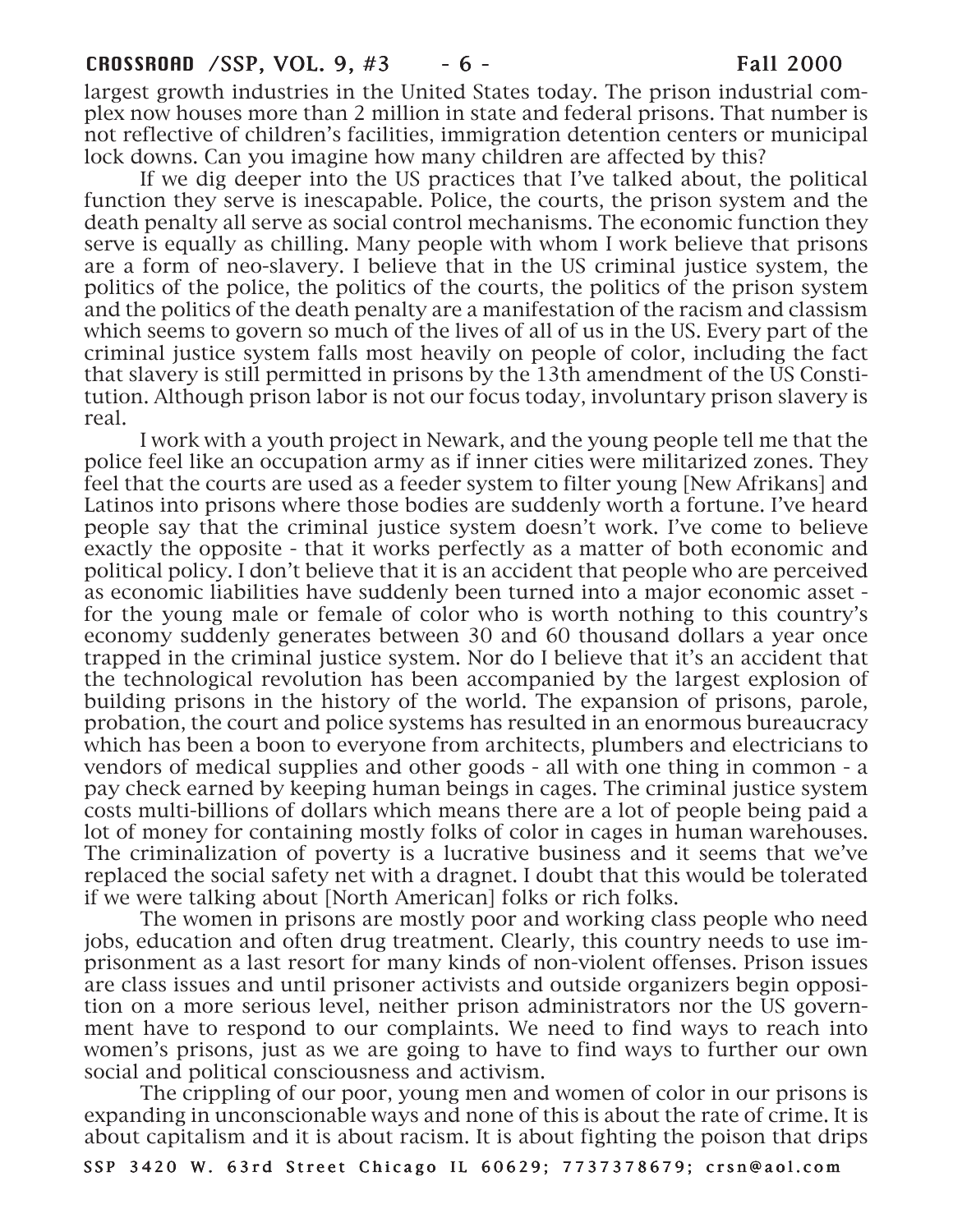#### CROSSROAD /SSP, VOL. 9, #3 - 7 - Fall 2000

from the American culture, which to me is a culture of greed, a culture of no values and a culture which fears the joy of diversity.

I'm not sure what fields each of you may end up in. For myself, I have been part of the struggle against oppression in this country for the past 35 years. I have seen the horror and havoc that US policies can create in people's lives. I have never seen anything like what I am seeing now in US prisons. What is going on in the name of us all needs to be looked at very carefully. I think that [North Americans] have to consciously wash off the racism that infects us daily in a society where we are privileged in relation to peoples of color. I think people of color have to become specifically involved in fighting the bottom line expression of racism and oppression that the prison system represents.

Prejudice rarely survives experience. I hope that one of the things borne of such studies that you are doing now is a far more critical look at yourselves, your families and your society. In a genuinely multi-cultural society, the current criminal justice system would not be tolerated. (end)

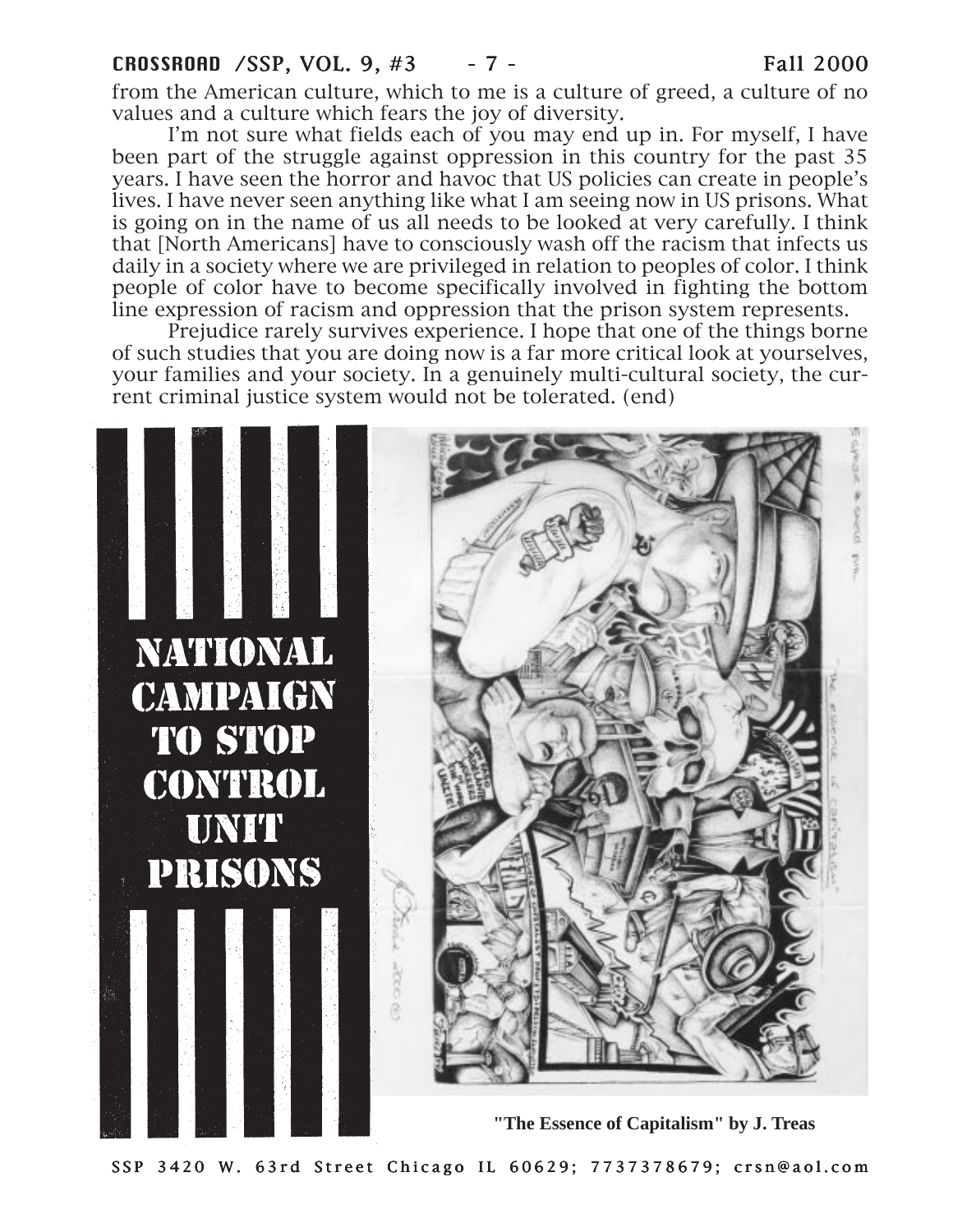#### Cast Away Illusions Build The N.A.P.A.

A comrad, recently released from prison, said to me, that unlike Malcolm X, who left prison and immediately entered the established environment of the Nation of Islam, he and other Conscious New Afrikans leave prison to return to communities which, for all practical purposes, have no "movement" presence, e.g., no progressive nationalist atmosphere; no revolutionary institutions that provide psychological and material support; no structured political activity and guidance. It was his belief that this void accounts, in large part, for the backsliding that occurs all too often for many would-be cadres upon their release from prison.

There's more than one side to this issue, and i wanna touch at least two of them here: 1) The responsibility of those inside and those who are released for the creation of the "environment" in question; 2) The need for those inside to cast away illusions about the "movement," about themselves, and about the reality outside the walls.

My immediate response to the comrad was: The environment that Malcolm entered upon leaving prison didn't fall from the  $sky$  — some one(s) had to build it. Initially, it may have been only one person, or less than a handful of persons taking responsibility for the task, using what they had, in order to build what they needed.

Clearly, We don't have what We need, e.g., the atmosphere, the institutions, etc. In face of this, We can sit around feeling sorry for ourselves, make excuses for our own shortcomings, and curse the "movement" for its shortcomings, or, We can take some responsibility, some risks, and make the effort to build something that We ourselves acknowledge as a need.

Specifically, i have in mind our need for an organization to serve New Afrikans who happen to be in prisons, which would also take the lead in creating the "environment" that will assist us, upon release, as We seek to become stable and productive Conscious Citizens, and cadres.

The movement has understood the need for such an organization for nearly thirty years, and several attempts have been made to build it. Yet, it doesn't exist. However, it can exist, if the initiative is made by those who most appreciate its need, the reality of prisons and the politics underlying them: those now in prisons, those recently released, and their families, friends, comrads, and other Conscious New Afrikans in the communities.

Imprisoned New Afrikans need to be organized  $-$  as <u>New Afrikans, who</u> happen to be in prisons. Because some of us are in prisons, it's reasonable to be concerned and active around the conditions of imprisonment. However, as New Afrikans, We must also be concerned and active around all issues and needs of the people and the movement, to the best of our ability. In particular, We should be concerned with transforming our "mentalities," the development of national and class consciousness, and the creation of any institutions which aid the fulfillment of these and other needs.

i propose that imprisoned New Afrikans take the initiative to organize ourselves. i propose that We give the structure a (temporary) name: New Afrikan Prisoner Alliance (NAPA), and build it so that it becomes one of the formations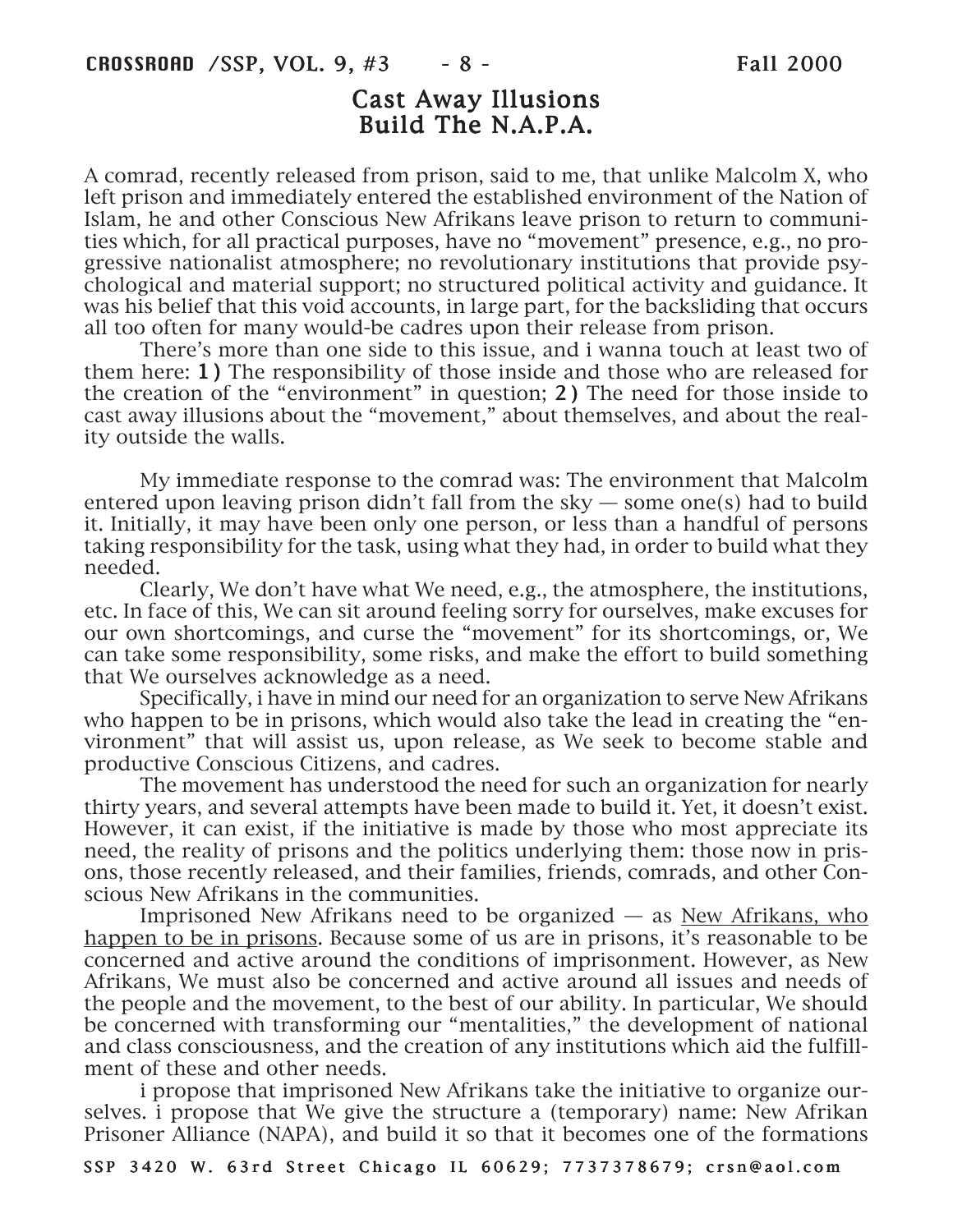within the New Afrikan Independence Movement (NAIM).

If you are a Conscious New Afrikan  $-\underline{\text{in}}$  prison or not  $-\text{and}$  you are interested in this task, and want to discuss it, and/or help to build the proposed structure and to realize its aims, contact me, c/o **CROSSROAD** Support Network, 3420 W. 63rd St, Chgo, IL 60629.

Aside from the need to take responsibility for helping to build some of what We need, most of us also need to take responsibility for casting away some of the illusions that contribute to backsliding, e.g., the would-be cadres who become, or are otherwise politically conscious and active while in prison, but who can't maintain the continuity when the prison doors are opened for them.

When my comrad referred to Malcolm's stability outside as resulting (at least in part) from the "structured environment" of the Nation of Islam, was he in fact saying that he required an environment similar to that behind the walls?

Rather than the response that i gave him, i could have given an instructive recounting of the way that Elijah Muhammad used a parable about Job to introduce Malcolm to the Nation [of Islam], shortly after Malcolm was released from prison. Malcolm related the incident in his Autobiography:

> When God had bragged about how faithful Job was... the devil said only God's hedge around Job kept Job so faithful. "Remove that protective hedge," the devil told God, "and I will make Job curse you to your face."

> The devil could claim that, hedged in prison, I had just used Islam, Mr. Muhammad said. But the devil would say that now, out of prison, I would return to my drinking, smoking, dope, and life of crime."

(The Autobiography of Malcolm X, Ballantine Books, 1981, p. 227.)

Little, if any, of the backsliding among alleged conscious New Afrikans can be blamed on the movement. Some bloods simply have that "protective hedge" removed, and their shortcomings exposed. Some, even while inside, talk the talk, but don't walk the walk  $-$  so it's really no surprise that they can't walk the walk when the prison doors are opened. And, to add insult to injury, some of them blame anything and everybody except themselves for their backsliding.

The subject can't be exhausted here, so i hope it's enough to make the point that New Afrikans — on either side of the wall — face the task of undergoing radical self-transformation. For those inside, in particular, if, say, you smoke the weed or drink the hootch in the joint, you'll probably smoke the weed and drink on the streets and, inevitably, it will negatively effect not only your personal survival, but also the work that you'll be doing, and the people you'll be working with.

The majority of people in prison, especially those not active prior to imprisonment, have little accurate sense of the physical and political reality of the movement and the communities. The movement doesn't undertake the measures necessary to help prepare people inside for the literal shock they'll experience once released.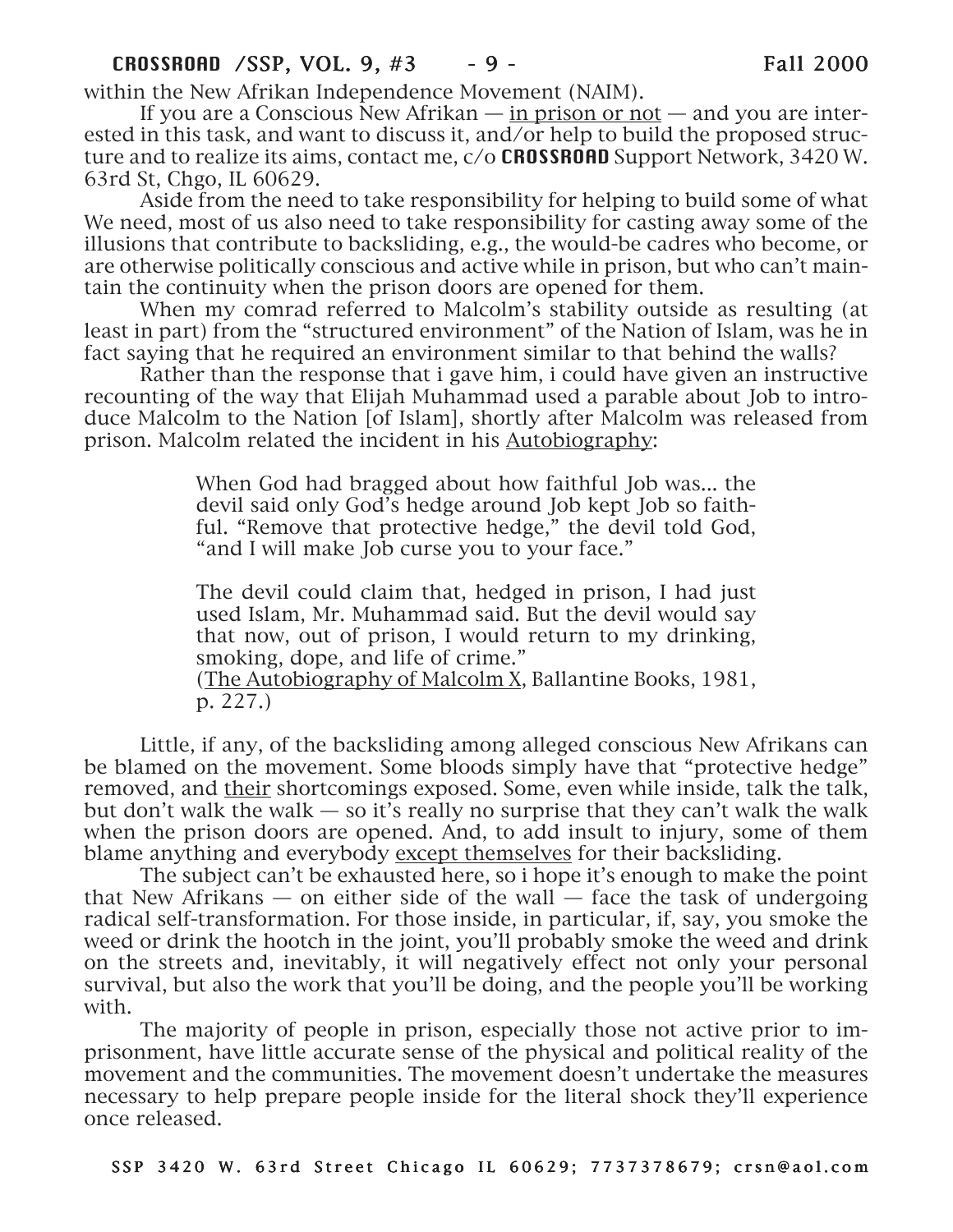For example, some people have misperceptions of the movement's strengths, and are disillusioned when they discover that this isn't so. And some, who have a sense of how "bad" things are, believe that they can single-handedly change everything, overnight. One becomes frustrated, and withdraws, the other tends to engage in adventurist activities that ultimately lead only backward.

Having to "go slow" ain't necessarily a bad thing; having to do work that seems "petty" is actually the most significant, relative to building solid foundations that will carry us over the long distance that We must travel.

Amilcar Cabral once said that, between the soldier carrying the gun, and the farmer carrying the hoe, the farmer was the most important. This is something that bloods inside, in particular, need to understand. Moreover, it's a lesson that people outside, too, need to understand.

New Afrikans inside need to understand that they can go out and effect change, but it won't be easy, it won't happen overnight, and it won't happen as you now think it will.

Cast away all illusions  $-$  about the movement, about your ability to work magic, and about the kind of work that will be required of you, both while inside and when the doors are opened. The people think they are Americans, and they won't fight for independence and socialism until you do the work necessary to help them change their minds about who they are. People won't fight to "free the land" until they feel safe walking outside their front doors. The people won't fight for socialism until they're sufficiently exposed to a critique of capitalism, have come to question its legitimacy, and acquire confidence in an alternative as they unify in struggle against the present order.

Act as if you know nothing, and learn. Act as if no movement exists, and that one must be built — from scratch. Learn how movements are built — with a base in the masses, and not in the "mountains".

The slogan "Re-Build" is still appropriate, and relates to the needs of all left forces inside U.S. borders. To re-build means to  $1$ ) re-orientate and  $2$ ) re-organize. New Afrikan women and men inside U.S. prisons need to re-build, with particular focus upon political re-orientation and self-transformation. One can participate in re-organizing by joining in the discussions and the effort to build a NAPA — or any other needed institution or campaign.

Write to us. We will respond to all correspondence, even if We don't have what you need, or can't do what you ask — We know what it is to write to people outside and not even get the simple courtesy of a response.

Remember: We, too, are re-building, from scratch. We have little or nothing, but We're working with what We have, to get what We need — top on our list is serious and committed people.

| Re-Build!                                                                                                                                                                |                                                                     |
|--------------------------------------------------------------------------------------------------------------------------------------------------------------------------|---------------------------------------------------------------------|
|                                                                                                                                                                          | Seldom Seen                                                         |
| Spear & Shield Publications has moved!<br>Please direct all future correspondence to:<br>Spear & Shield Publications<br>3420 West 63rd Street<br>Chicago, Illinois 60629 | Send a stamp or<br>self-addressed stamped<br>envelope for a catalog |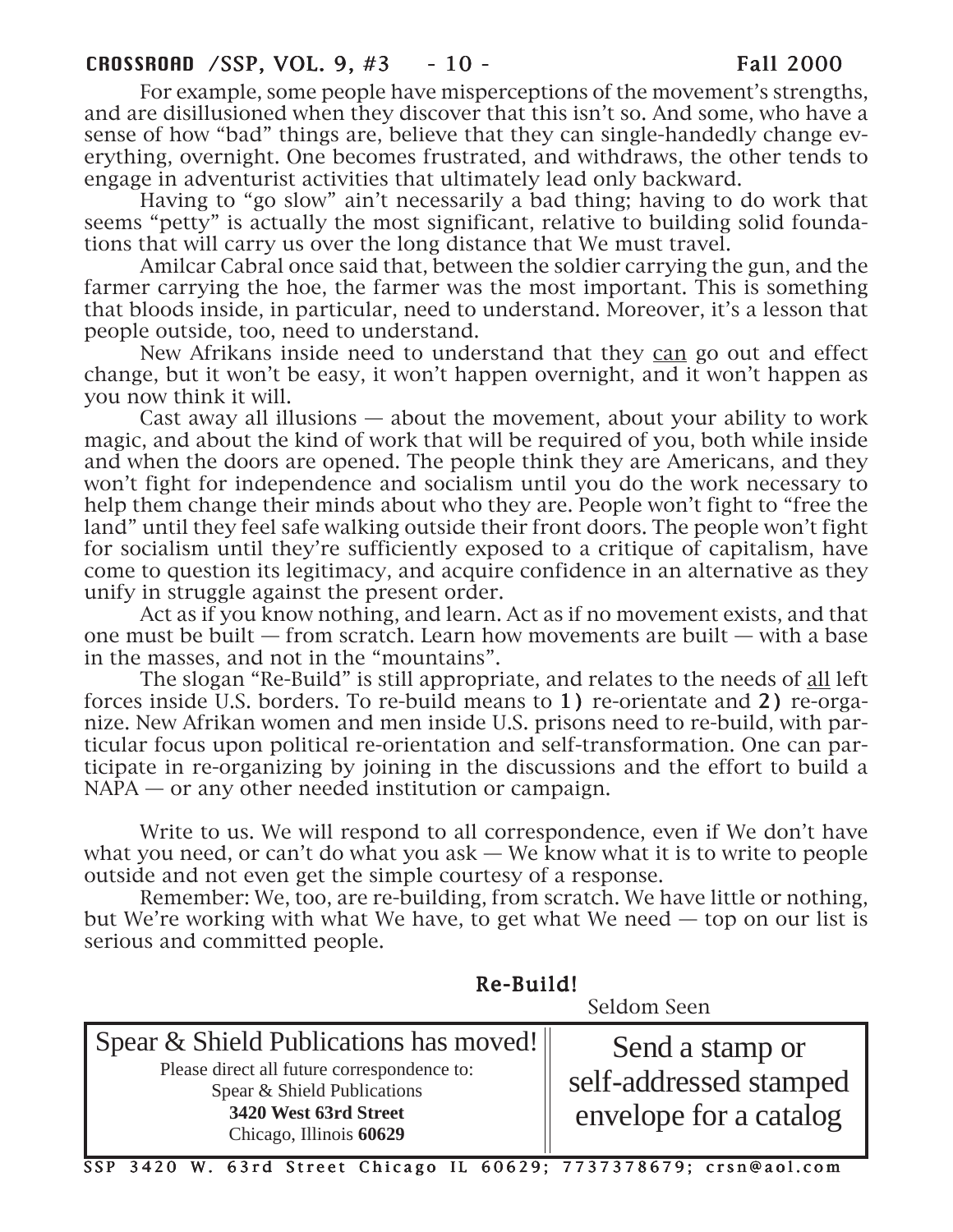Larvester Gaither, the publisher of The Gaither Reporter. Brother Gaither was active in the struggle to stop the execution of Shaka Sankofa; We had this conversation in the aftermath of the execution, which was carried out on June 22.

#### CR: What was the base of support for Gary Graham/Shaka Sankofa?

The real base of support for Shaka came from the people. The individuals who marched, protested and stood up consistently against the execution were ordinary working people. If you read the mainstream newspapers, you would think Shaka's base of support was coming mainly from celebrities. Individuals like Danny Glover, Ossie Davis, Ed Asner and Kenny Rogers were supportive early on, as early as 1993. There were also religious leaders such as the spiritual leader of the Catholic church, Pope John Paul II, as well as various local religious leaders. Even Pat Robertson, towards the end, wrote a letter urging Governor George Bush to consider intervening in the scheduled execution. There was international support from Detroit to Rome; from Sidney to Amsterdam. But in terms of the most consistent base of support, it came from the people on the ground.

But I think there is a lot to learn from observing and being a part of the development of the movement around his case. I think it's important to note how Shaka's support changed over time. Early on, the base of Shaka's organizational support was his family, members from the church his mother attended, and people who were related in some close way. His father, Willie Graham, and his step-mother, Elnora Graham, were key people in that they stuck with him. Also there was Reverend Jew Don Boney, then the chairperson of Houston's Na-

tional Black United Front. He was also a local radio talk show host who had a radio listening audience. Eventually, Graham had a defense team supported through the Texas Resource Center, a non-profit legal organization. But it wasn't long after, I can't remember specifically, when this organization lost its funding and ceased to exist. Although the lawyers stayed on the case, this seemed to be a major blow. It severely restricted the legal team's resources.

Well, around 1994-95, things started to fall apart organizationally, as so many organizations of resistance do. Around this period Ashanti Chimurenga, an attorney who had previously worked with Amnesty International, began to play a key role. To a large extent, Ashanti became the heartbeat of the movement around Shaka. She worked tirelessly and made tremendous sacrifices. I've never worked with a person so devoted to a cause in my life time. Just about everything you saw, she had a part in making it happen. Anyway, at this point, the more appropriate description of what existed was a closely-knit group of individuals who kind of coalesced around Ashanti's leadership and became what one might call " new abolitionists." It might sound strange, but just five or so years ago, to be against the death penalty in the [New Afrikan] community was to be considered radical. To some extent this is still true. But we saw ourselves apart from the mainstream of the new abolitionist movement because we linked this issue of capital punishment to many other forms of repression in the [New Afrikan] community.

In a sense, in a real sense, Shaka Sankofa emerged as a leader. He continued to carry out and organize various forms of civil disobedience on death row. He continued to study and grow intellectually. He continued to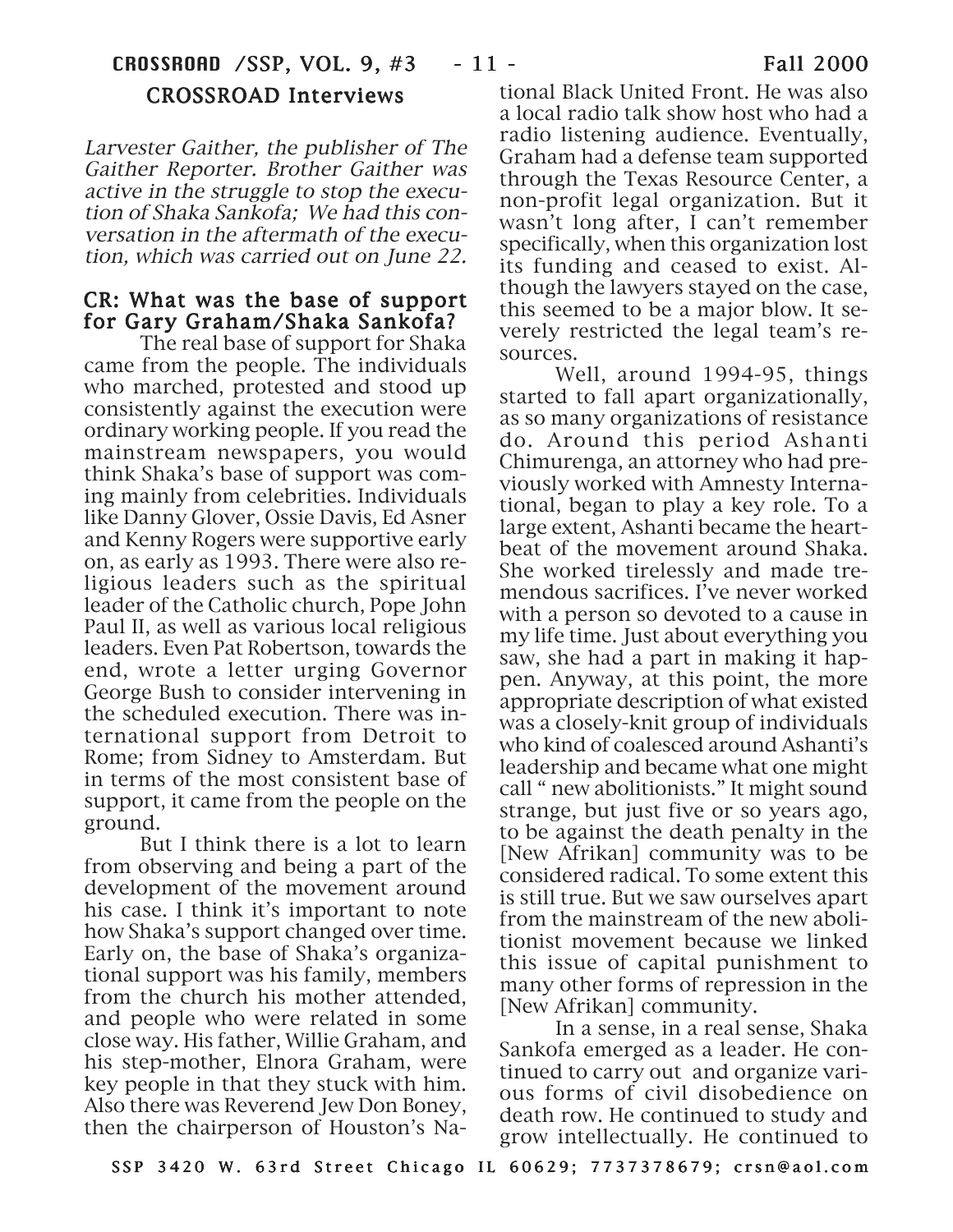reach out to individuals around the

world. He was, in my estimation, one of the most important anti-death penalty activists in the country. Although his family members were still there, his father's health began to deteriorate and he eventually died in 1997. Boney became an elected politician and at that time he was as silent as he had been outspoken, and even some time before he had taken the oath. This was another major blow. It sent a bad signal to the public when this "personality" all of a sudden turned silent. And because of his leadership style – very dictatorial and undemocratic – there was no chain of command left with his departure. I might be wrong, but the effect of Boney's sudden turnabout, was the death knell in terms of mobilization. It was very difficult to mobilize the public thereafter because they were, and are, so used to being mobilized around personalities. He had anointed himself spokesperson, or maybe he was anointed, but he jumped ship as soon as a profitable opportunity came. In addition, Graham's legal defense team seemed to switch strategies. Their disposition towards the activist component of the struggle was simply too distant. I've been hesitant to say this and I will be the first to acknowledge I could be wrong, but it seemed as though they felt had Graham been less outspoken, the chances of some form of reprieve from the Governor was more likely to occur. In fairness, they were legal minds. Shaka had good appellant lawyers, but they had, or rather they demonstrated, little understanding of the concept of [New Afrikan] self-determination. Their efforts are to be commended, however, because not only were they involved in Shaka's case, and I believe they still are carrying out some form of investigation, they have stood alone in providing legal representation to so many

power. Some have said - I might have said it - that they were the cheerleading squad for the District Attorney's office. They were holding their breath for the day Shaka would be executed. So, in a nutshell, this was Shaka's core support. As it dwindled and changed, the forces of opposition grew stronger. But at the same time Shaka's situation served to inspire and garner support from other prisoners. As the years went by, Ashanti, who by this time became the lead organizer, would meet individuals here and there when she'd visit Shaka on death row. It would be a brother here, a sister there; a mother here, a cousin there. In the end, Shaka had a great deal of support from individuals who had family or friends on death row. Shaka and Ashanti Chimurenga's resistance had given hope to others who were on death row and to their families and love ones, and

to a few prisoners' families who had some political consciousness. These individuals also formed the base of his support. Looking ahead, I believe these people will form the catalyst of any significant anti-death penalty movement. And the anti-death penalty movement, as Shaka once told me, could very well be the catalyst of a revolutionary movement. But this group needs to get organized and trained in the techniques of revolutionary organization.

At the last moment, in fact too late, Shaka finally had support from elected officials and the National Coalition to Abolish the Death Penalty. Amnesty had been there all along in one sense, because of it's opposition to the death penalty, and in fact its vicarious support, yet on the local level, they were totally absent.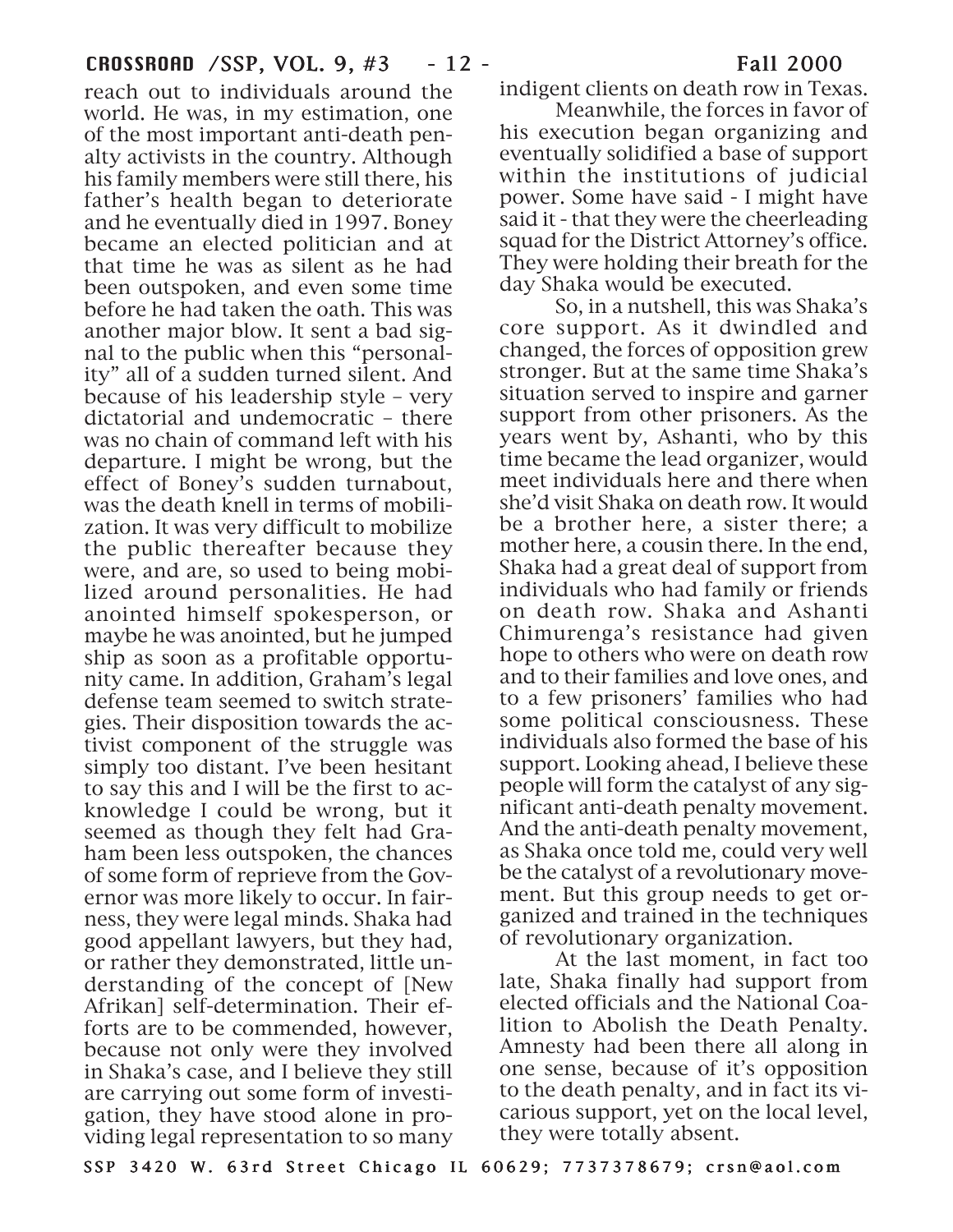So, hundreds of individuals around the world were there in one form or another consistently throughout the case. But this group never functioned in any organized way. In a way, this was a development. It was incredibly spontaneous and this was good because bureaucracies inherent in vanguard-type organizations stifle the creative energies of the people. I saw individuals make commendable sacrifices and decisions that couldn't have been learned but through their own unique experiences. So, in a sense, Shaka's core supporters were much stronger in the end as individuals, even though they would decrease in number. With the killing of Shaka Sankofa in spite of all the evidence of his innocence, a chapter has been written and we now have to borrow from this chapter as we develop new methods of organizing. We simply ran out of time. That's the nature of the death penalty.

#### CR: What was the atmosphere like in the days before his killing? After? After Jesse's arrival?

Leading up to the June 22, 2000 execution date, we were hoping, praying, and putting all the pressure we could on Governor Bush and the Texas Board of Pardons and Paroles. We're protesting the conventions, there are protests occurring throughout the world for Shaka Sankofa; the eyes of the world are on George Bush. Weeks before the execution, there were signs of hope. There was [New Afrikan] congressional involvement, celebrity involvement, involvement from the influential Senator Rodney Ellis, Congressperson Sheila Jackson-Lee - at one point, all the major media was covering Shaka's story.

Jesse Jackson arrived the day of the execution. Actually he was in town earlier, I'm sorry. As a matter of fact, he gave at least one press conference. He visited Shaka, he comforted the family

and friends. He also gave the keynote address at the National Baptist Convention, which was incidentally being held in Houston the week of the execution. I'm not sure if he used this opportunity to get this organization, the largest [New Afrikan] organization in the world, to take a stand. I don't think he did. He had been attempting to arrange a meeting with Governor Bush, but this was to no avail. For many this was an ominous sign, but for me, I thought, well, maybe it's a good sign. Why would Bush not meet with Jackson on an issue as sensitive as this? You mean a man who has rescued and freed American POWs couldn't at least get a meeting with a governor Bush? Maybe he's going to make a decision that would allow Graham some time and doesn't want Jackson, who is clearly a Democratic Party functionary, to take credit. On the surface, it seemed as though Bush had plenty of room to maneuver but as it turned out those of us who believed that underestimated the political realities.

But Jackson is really not a major character in this story unless you're talking about the last seven days or so. This struggle existed for a much longer period of time. Jackson is good at public relations, but public relations had already been carried out as best it could by the time he arrived.

On my way to Huntsville on June 22, I wasn't sure which way it would turn out. But when I arrived, there seemed to be an eerie feeling in the air. It wasn't a good feeling. The military, state law enforcement agencies, black helicopters, SWAT teams - you name it, they were there in full force. So the setting was something perhaps unprecedented. I've seen photos of lynchings or executions take place with thousands of white spectators, but I've never seen one take place with the state government standing between the executed and the thousands of people protesting the execution. You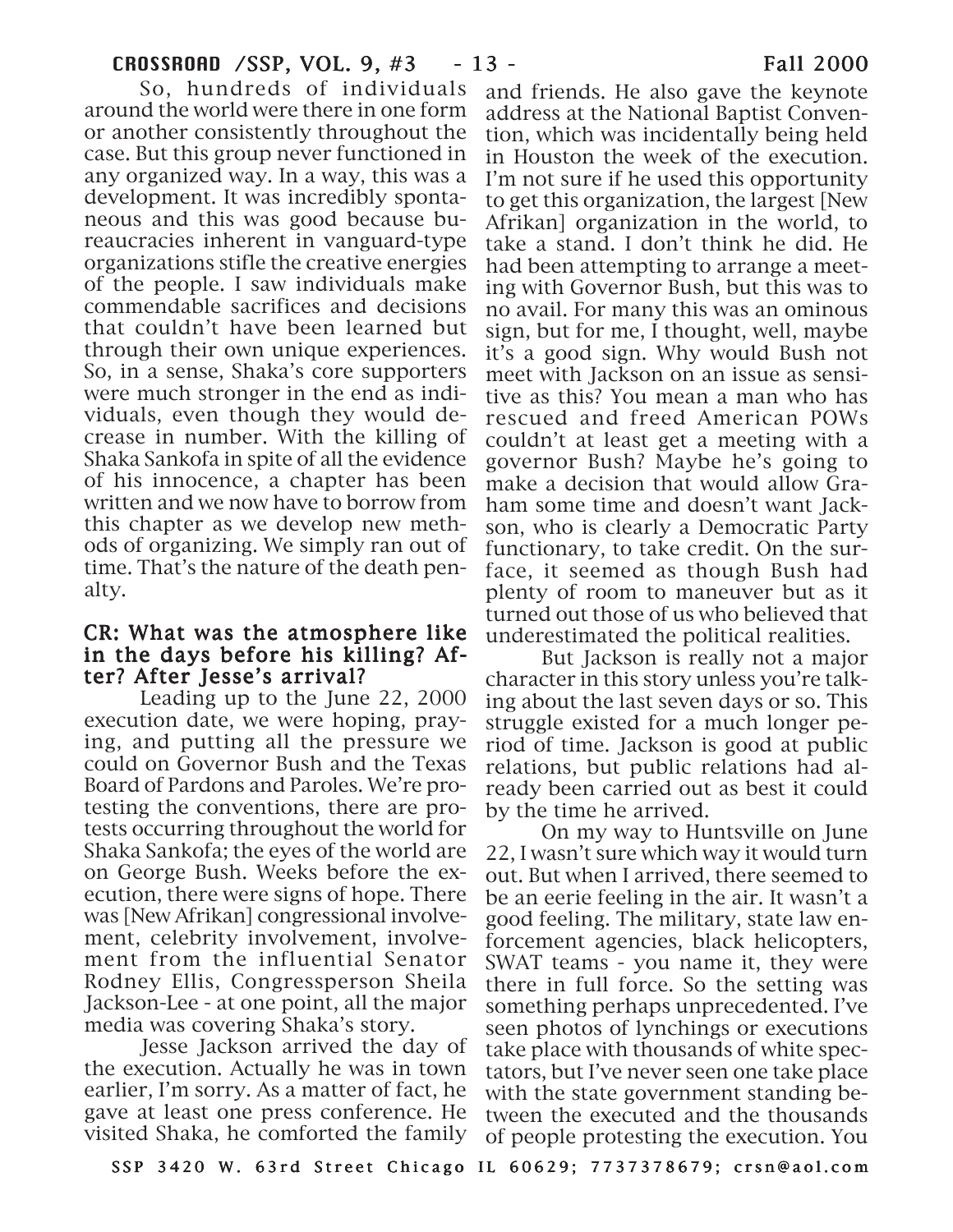had all of these people, thousands, and as many law enforcement agents.

After Shaka's funeral, the following Thursday, there was another execution. There were maybe 25 people protesting outside the prison. This for me was as painful to see. Bush will oversee another 10 executions on his way to the White House. Two were executed just yesterday.

#### CR: What are some of the things you wish you had done more of? Less of?

In this struggle, when you lose a battle such as this, you accept the fact that you will forever be asking yourself this question. It's very haunting. And even when you're not asking yourself this question, there will be moments when the thought just comes out of nowhere. I wish I had been much more aggressive in terms of providing leadership. Too often I got bogged down "troubleshooting" when in fact I should have really been offsetting some of the problems by taking more responsibility up front. Too often, I would say, "Okay, if this is what you want," knowing very well, I should've been doing something else. But organization is where our people, the left, is really hurting. So the obvious thing is to get better organized. And we, in the left, need to realize that without numbers, we're fighting a losing battle. Without organization, we fighting a losing battle. We need to get organized and mobilized. So this experience has been bitter fruit for many who were involved. What's important to me is that I ask myself: What is to be done?

What we need now, more than anything, are organizers who have a faith in the people, but who also understand the limitations as well as the strengths. This can only be done by being with the people. There was too much time spent trying to reach out

to celebrities. Poor people have personalities too!

#### CR: What is your assessment of the New Afrikan left?

I think there are those who boldly claim and write like they're a part of the left, but when you observe their actions, you see that their aims are the same as the reactionaries. They envision the same society: the status quo. There is a lot of what they used to call "Cultural Decor" taking place among academic intellectuals.

We have to learn intellectual methods of anticipating what lies ahead. We're moving - we have moved much closer - away from a society with prisons to a prison society. What does this mean? We can anticipate more than 20 million Americans being under correctional supervision within the next decade. We can anticipate more than 6 million people being held in prisons. Slavery is merely reinventing itself for the twenty-first century. So I hope the so-called middle class understands that it will be affected by this trend in one way or another. We can't let these repressive conditions divide us as they have in the past. That is, we can't allow ourselves to think that our problems will go away when those young [New Afrikan] criminals stop acting crazy. We have to anticipate that young [New Afrikan] criminal will more likely be your [New Afrikan] child, your poor [North American] child, or your child of color if the trend continues, if the conditions under the present economic arrangements continue. But we have to also anticipate, based on our history, that what I'm saying now isn't going to occur: The so-called middle class isn't going to wake up one day and see it this way. So it's also a moral issue. There are some individuals who are doing good work in terms of activism.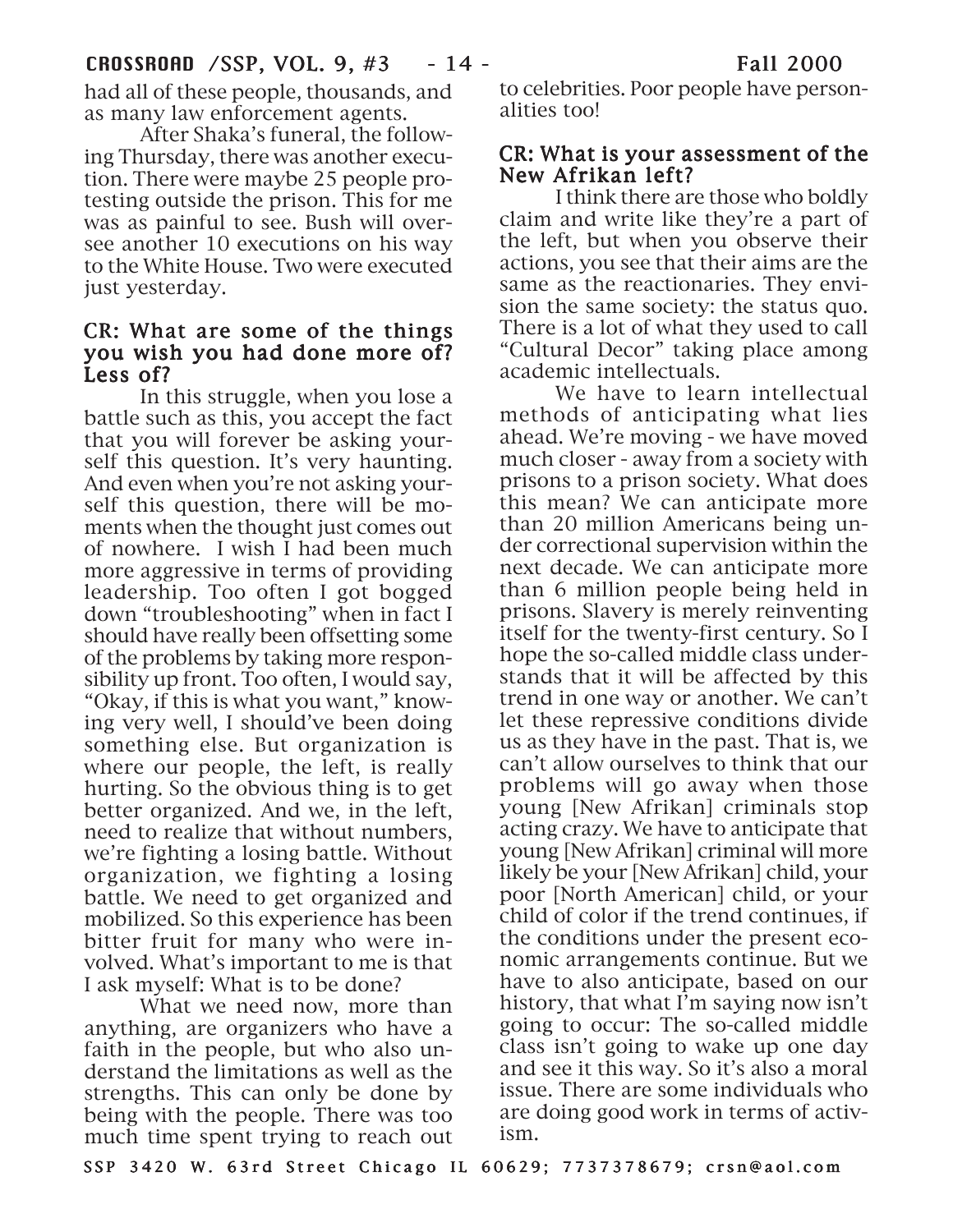#### CR: Tell us a little about shaka sankofa — what was his upbringing like & his living conditions? Was he a good example of grassroots potential?

This, to me, is the significance of Shaka's life. Youth - not just [New Afrikan] youth, but youth in general can learn a great deal from looking at the evolution of Shaka Sankofa. First of all, the [New Afrikan] philosopher Cornel West is right: Race Matters. And yes, there is this disturbing sense of nihilism among [New Afrikan] youth, and there is this same sense of nihilism among [North American], Hispanic and Asian youth - youth culture in general. But particularly [New Afrikan] youth. Or I should say that the nihilism of [New Afrikan] youth departs from the other in that it is largely a response to institutionalized racism. They really, at a certain point, begin to say and ask themselves, "There's no hope, so why try, why kid myself?" They learn early on that racism will be a determining factor in much of what they seek to accomplish in life. But while there are millions of Shakas in America, few can say they had it worse than he did. His life was pure unadulterated H.E.L.L. When Gary was born, his father was in prison. He was a seventh grade drop out, already having fathered two children at 15, addicted to cough syrup, already having served time in and out of detention centers – He was a child who was marginalized, alienated, unwanted, neglected. His father was an alcoholic and his mother had suffered emotional illness because of the pressures put on her by various welfare agencies. He was sentenced to death at age 17 on the testimony of a single and very questionable eyewitness. When his son, little Gary, was born, Shaka was essentially in prison. Little Gary is now in prison and his

child was born not long ago. So this is an example of the cycle of oppression that continues to plague families, even a hundred or so years after chattel slavery.

So if they can learn about the changes that 17-year-old Gary Graham made in his life, if they can somehow learn of this remarkable story, to me, it would be awesome. I believe Shaka achieved so much in his short life that really matters. Shaka had a deep love for his people. How many of us can really say this? I mean, given what his life was like? You could sense this from some of the decisions he'd make, not from him merely saying it. A lot of people will say, "Well, he was just fighting for his life. So a lot of what he was doing was about him." But if you study the testimonies and diaries of individuals who have lived and died on death row, you'll notice a big difference in Shaka's personality. He resisted until the end. There are only three recorded instances of such resistance. So there is something about death row that kills the spirit. Shaka's spirit wasn't killed. I think on the practical level Shaka came to realize his potential as a leader, as a revolutionary leader. And I think the government recognized him as such. So, just as we make choices out here in free society, Shaka made choices. He spoke out against injustices. He was preparing himself to walk out of prison and dedicate his life to serving humanity. He chose to fight until the end so that he could be an example of what one is obliged to do when confronting evil. So, in essence, his decision to resist until the end; to not be unprincipled; was not for himself. He wanted to live by any means, but he didn't want to regress to what the system had set him up to be. This is an extraordinary example for youth, for people. Of course, this is why it's so incomprehensible what happened to him. To make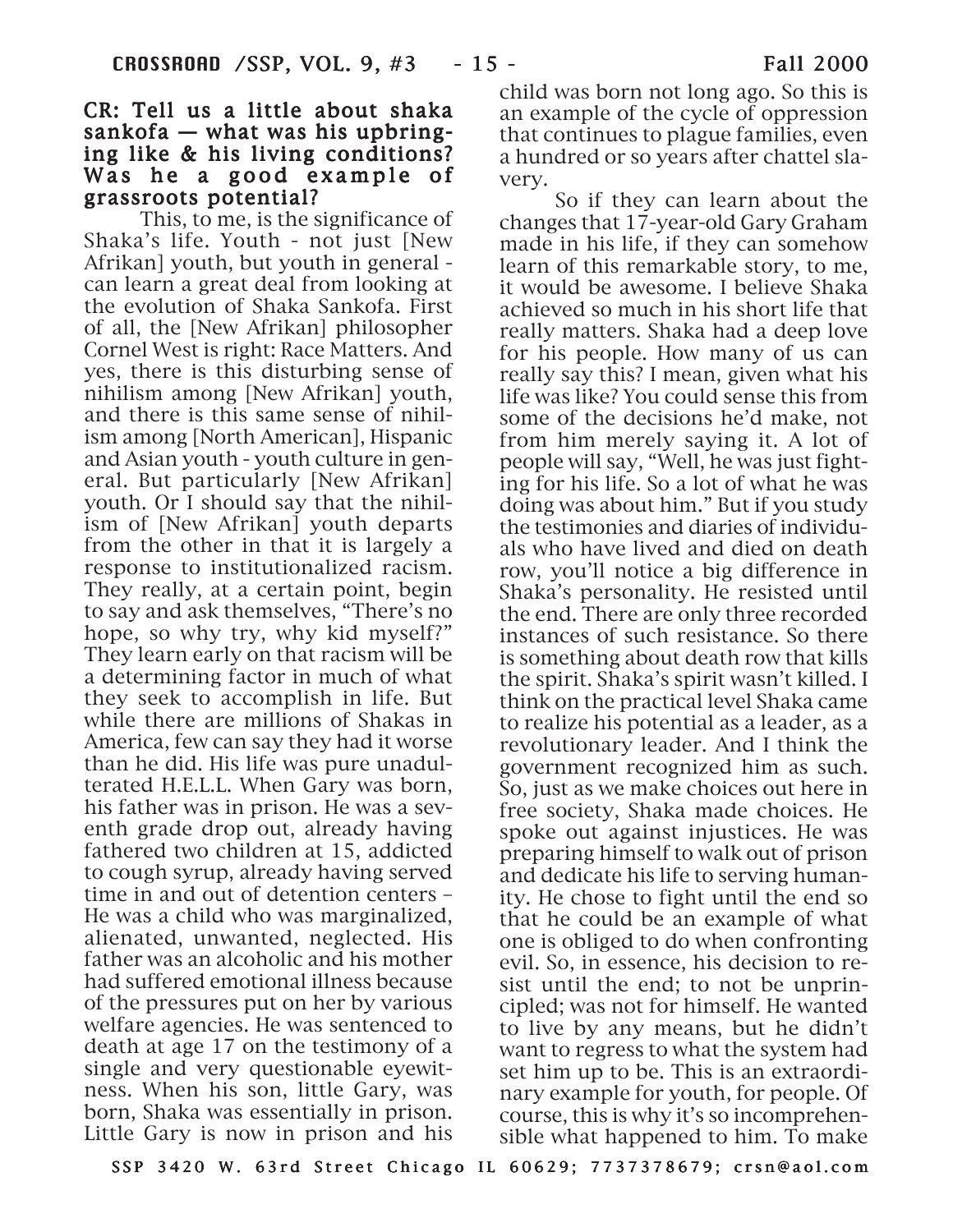#### CROSSROAD /SSP, VOL. 9, #3 - 16 - Fall 2000

this change, then to have his life taken away in such a manner. I think young people were watching Graham's case closely. Particularly if you lived in Texas. If you lived in Texas you knew about Graham's case. Who knows what impact his life will have on those young people who traveled to Huntsville on June 22, 2000? Or from the young person who heard it on television news, or who read it in the paper the next day. Some will lose hope. Some will be inspired by his resistance to the end. So he was an incredibly good example of the potential we all have. I mean, he turned his life around like no one I've ever had the opportunity to know.

One of the key mistakes we've made historically, and Shaka's case was no exception, is to not have faith in the capacity of the masses. Shaka had much to say, from his experience and studying, that would have helped not only himself, but the community in general. He had at a point in his life decided that he was going to be a leader. I don't think he was really ever truly recognized as a leader by the established [New Afrikan] leadership, or even by some of those who were among his supporters. It's a new model, so to speak, when you have the victim as the leader. That's not the model we're accustomed to. We're not accustomed to following the people. Maybe after he was killed his value as a leader was realized, or rather recognized. But while few will ever get the opportunity to learn who Shaka was, a candle was lit; and the forces of reaction know this. They won this battle, but there's the old saying that battles ending in defeat have often been decisive for securing victory in the war.

#### CR: We're doing some study of the concept of class suicide. How does it feel to be making the attempt?

The class dynamic within the [New Afrikan] community has changed

considerably. You now have a [New Afrikan] middle-class, although its core is relatively small. This is a new phenomena, but it is really the highest stage of a particular development in the history of American capitalism. Garvey challenged this with the Universal Negro Improvement Association. Many historians who today identify themselves as leftist have thoroughly misread Garveyism. But there really hasn't been a mass-based organization to influence the political and economic direction of [New Afrika] since then. Perhaps the Panthers. No, not even them. Because by the time the Panthers became a massive organization; by the time revolutionary individuals like Fred Hampton were surfacing to the leadership, the organization was in decline due to COINTELPRO repression, as well as internal contradictions within the [New Afrikan] community. So what we've had, with the exception of Garvey, since slavery, has been a middle-class, supposed talented tenth leadership. Even during the sixties and seventies, if you look at most of that leadership - most of our leadership today was our leadership then - you get a clearer sense of where they were headed with their [New Afrikan] capitalism, etcetera. But in truth, the majority of [New Afrikans] could never commit class suicide be-

cause most of us aren't part of any middle class or so-called talented tenth. It isn't really about your class origins as much as your class aspirations because most of us are the descendants of slaves, sharecroppers and quasi-free Africans. Most whites aren't a part of the ruling class. So we should be struggling for a system which supports the majority of [New Afrikan] folk, which supports the majority of workers; not one that supports the few. So these students have to understand what class they exist within and ask the question: Is my class or group organized? And are we leading the way?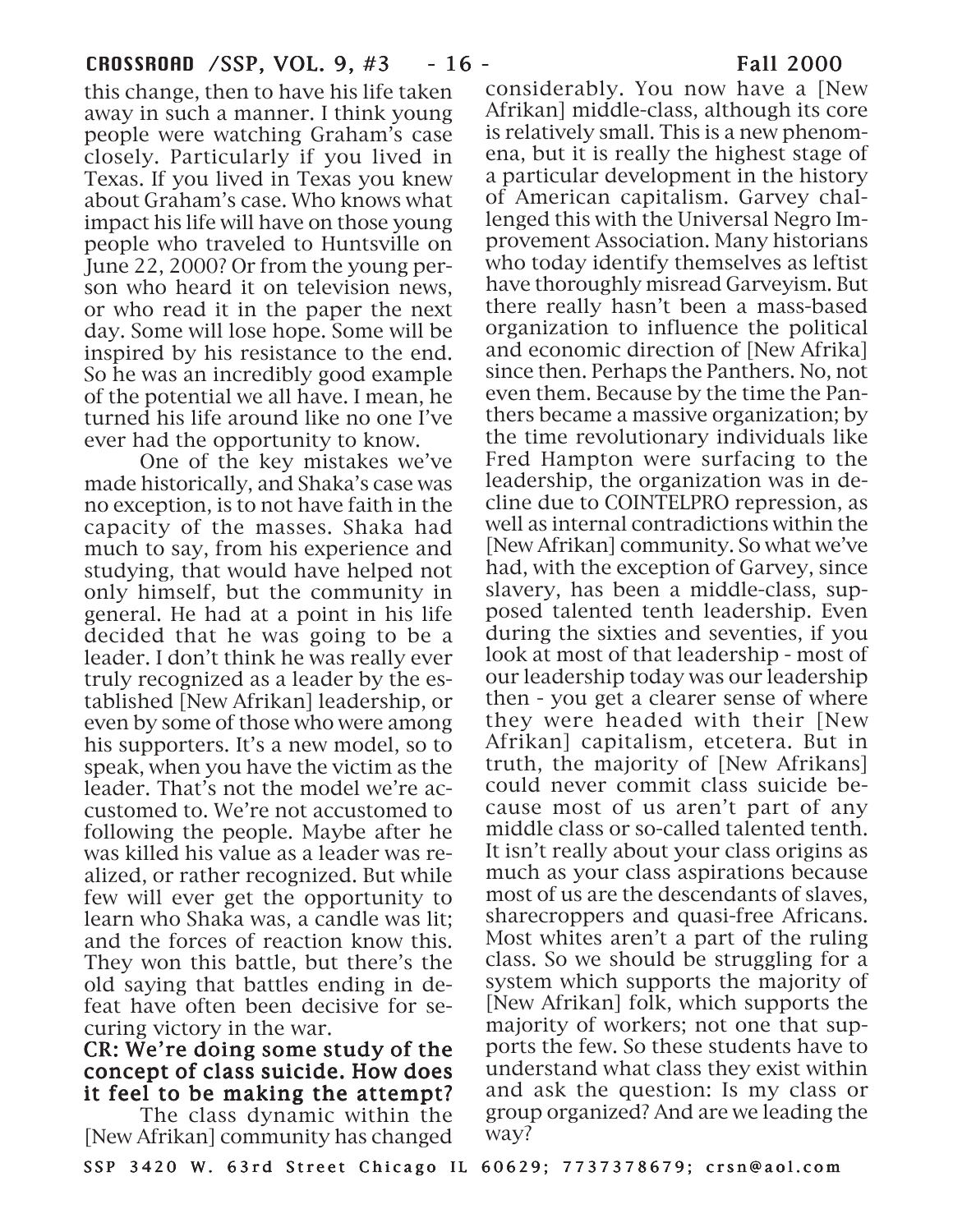#### CROSSROAD /SSP, VOL. 9, #3 - 17 - Fall 2000 CR: How does your work around shaka sankofa reconcile/connect with The Gaither Reporter?

Our first issue featured an interview with Reverend Jew Don Boney, who was then the principle organizer and spokesperson for the Gary Graham Justice Coalition. He had also been a prominent spokesperson for Clarence Brandely, who had been freed from death row by a people's movement. From the beginning, I made a commitment to focus continually on Graham's case. At other times, we'd make sure that the people we were interviewing were asked questions about capital punishment. In some instances, like with Chokwe Lumumba and Gil Scott Heron, we would focus the entire interview mainly around Graham's case. A couple times, I wrote essays on the case. I've written a lot about civil liberties in other magazines. So, I think anyone who has subscribed to the Gaither Reporter since 1993, is and was aware of Shaka Sankofa. They're also aware of political prisoners and have some awareness of prison issues. We've also interviewed Dhoruba Bin Wahad, a former political prisoner. We tried to infuse the issues of capital punishment and prisons into the discourse taking shape within the "[New Afrikan] left." Of course we have learned a lot over the years. And we're still learning.

I view the Gaither Reporter as an abolitionist publication, just as you had Douglass's Monthly and the Liberator a century and a half ago. But we see the abolition struggle in much the same way as some in the first abolitionist struggle: a struggle for human dignity, human rights and self-determination.

(Comrade-Brother Gaither's interview with Shaka Sankofa appeared earlier this year in The Gaither Reporter Write to: The Gaither Reporter, P.O. Box 262364, Houston TX 77207-2364; call 713-491-3526; GaitherRep@aol.com.)



Larvester Gaither Activist, Publisher and Writer

**Subscribe To CROSSROAD! \$5/6 isssues - Individual \$10 - Organization \$15 - International Send Check or Money Order to Spear & Shield Publications**



**CROSSROAD** would like to thank all of our guests, contributors, and distributors. Special thanx to comrad-Brother Zolo Agona Azania.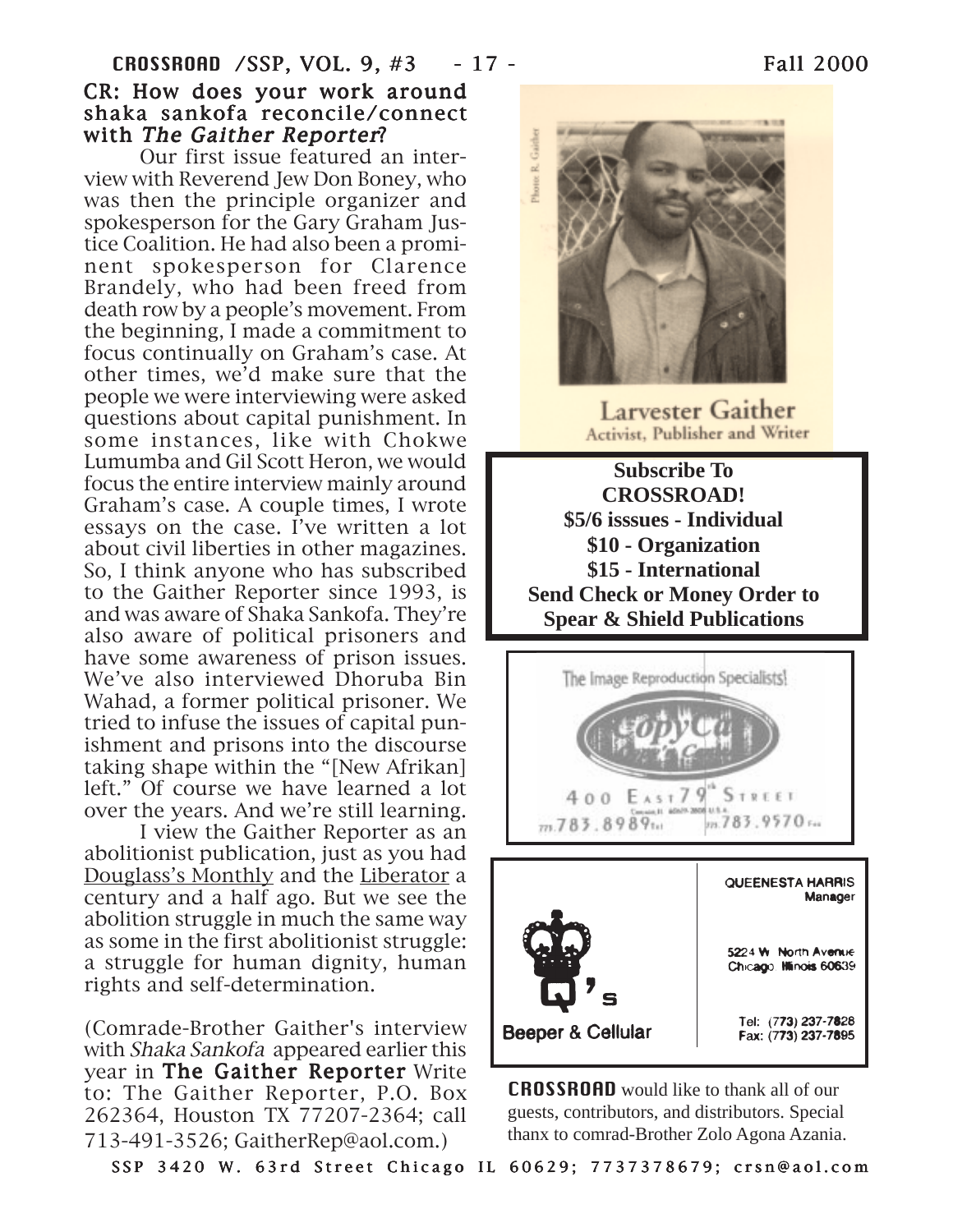#### CROSSROAD /SSP, VOL. 9, #3 - 18 - Fall 2000 Prisons, Social Control and Political Prisoners

#### Marilyn Buck<sup>1</sup>

Increasingly, the globalization of markets and profit-seeking has pressed U.S. prisons to become profit-generating enterprises - the prison-industrial complex. Nevertheless, prisons continue to serve their main purpose as well: to warehouse and disappear the "unacceptable." Prisons exist to deprive their captives of their liberties, their human agency, and to punish. These institutions stigmatize prisoners through moralistic denunciations and indictments based on bad genes - skin color as a crime. The law - a political institution in itself - provides the framework for the war of social control against oppressed nations, working classes and non-compliant women.

The vast majority of prisoners are not imprisoned because they are "criminals," but because they've been accused of breaking one of an ever-increasing number of laws designed to exert tighter social control and State repression. They have been scapegoated and criminalized. This can be seen in the increased number of [New Afrikan], Latino, Native American and Asian youth detained under you-crime acts and "anti-gang" laws; the number of foreign nationals (excluding most Europeans) imprisoned under hate-mongering immigration laws; and of course, the "drug" war in which hundreds of thousands have been kidnapped from their communities, even from other countries. These sweeping laws embody and embolden U.S. capitalist policies to criminalize and decimate targeted populations and to sustain a hostage [multi-national] wagelabor force behind prison walls. Most prisoners, by virtue of their [nationality] and class, are victims of [genocidal] policies - death deferred to incarceration.

There are other "undesirables" as well: those who have consciously, politically resisted, opposed - even attacked - the injustices, inequalities of this State system of social control. These prisoners are political prisoners, historically among the most feared and despised by those who wield State power. In the 1950's, *COINTELPRO* (the Federal **CO**unter I Ntelligence **PRO**gram) was created.2 It employed dirty tricks, disinformation, militarized police agencies and assassination in its political war against the national liberation, anti-imperialist and pro-socialist forces. Imprisonment was also, and continues to be, one of its weapons against political activists.

SSP 3420 W. 63rd Street Chicago IL 60629; 7737378679; crsn@aol.com The State shows little mercy to its political enemies. The case of Mumia Abu-Jamal is a current well-known example. He was denied even a modicum of a fair trial, under more "liberal" standards than exist in this period. Geronimo ji-jaga (Pratt) and Leonard Peltier were both framed for murders by Federal and local COINTELPRO forces. Geronimo was freed after much struggle and 27 years. Leonard is still in prison. Assata Shakur was convicted of a police killing she could not have done and is only free in exile. More than a few political prisoners remain imprisoned for nearly two decades and some for nearly three decades - the Angola Three, the New York Three, Black Panthers and New Afrikan militants, Puerto Rican independentistas and North American and anti-imperialist solidarity figures and other comrades. To be a political prisoner is neither a comfortable or privileged situation. To remain committed to one's beliefs and principles exacts a heavy price. Political prisoners in New York state prisons are rarely held in the same prison. Many have spent years, even a decade,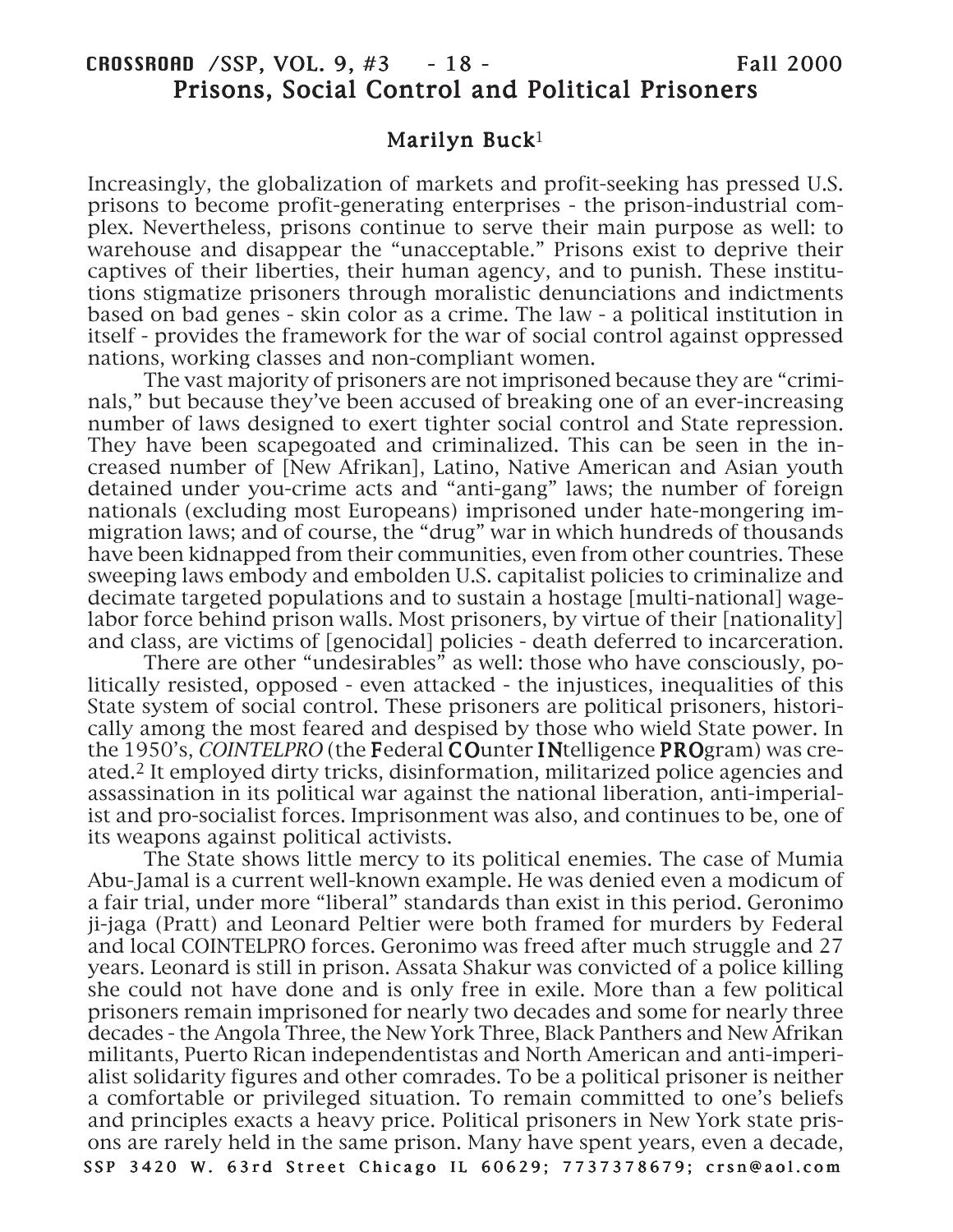#### CROSSROAD /SSP, VOL. 9, #3 - 19 - Fall 2000

in isolation control units for no other reason than their political association and "political crimes." Many have been denied health care for security reasons. Nuh Washington passed away earlier this year after struggling to stay alive in the face of metastasized liver cancer for lack of care. Enemies of the state are deliberately targeted, subject to continual surveillance. The State is determined to destroy us. On purpose. Not merely because the prison system is a vehicle of equal-opportunity punishment and casual cruelty that is by its very nature crushing with its iron heel, the life and breath from its victims and hostages.

To be a political prisoner is not a matter of standing higher in a "hierarchy" of prisoners. Where one stands is a matter of consciousness, not of social status or privilege. It is a placement based in political practice and international law. A U.S. court has even noted that "crimes" must be looked at differently when carried out in furtherance of a political struggle against a State. There are both pure political offenses (like sedition) and relative political offenses. These include "otherwise common crimes committed in connection with a political act," or common crimes committed for political motives or in a political context<sup>3</sup>. The court goes on to say in relation to political status and international law:

> It is the fact that the insurgents are seeking to change their governments that makes the political offense exception applicable, not the reasons for wishing to do so or the nature of the acts by which they hope to accomplish that goal.4

As well there are some social prisoners sucked into the prison machine who have become politically conscious through the daily punishing repression brutality, racism, and injustice. These comrades, men like George Jackson, Ruchell Magee, Hugo Pinell and many others, stepped beyond their social offenses and kidnapping-victimization, beyond the individualism demanded by the prison system to challenge the system consciously, as self-determining protagonists. They became enemies of the State, subject to that specific jacket and treatment for political prisoners. Comrades such as these are murdered by the prison or languish in control unit prisons for decades as well.

Political prisoners come from their communities, became conscious. Part of that consciousness is understanding that we are from the community of oppressed and exploited. Many political prisoners were active in opposing the prison system long before we ever imagined that we would end up prisoners. Many continue to work against concentration kamp USA once released. The injustice and inhumanity of the prison system are only logical extensions or conclusions of the overall inequalities of the entire system. We oppose cruelty, brutality, and inhumanity in the system and in our communities.

There will be more political prisoners as it becomes more imperative to resist the rapacious, human-eating system. As our social and political movements grow stronger and challenge more directly globalization, capitalism, and the increasingly militarized police state. After all, the State is more invested in social control than ever. (It was caught off guard in Seattle at the anti-WTO demonstrations but reacted in a predictable manner.) What will be the desti-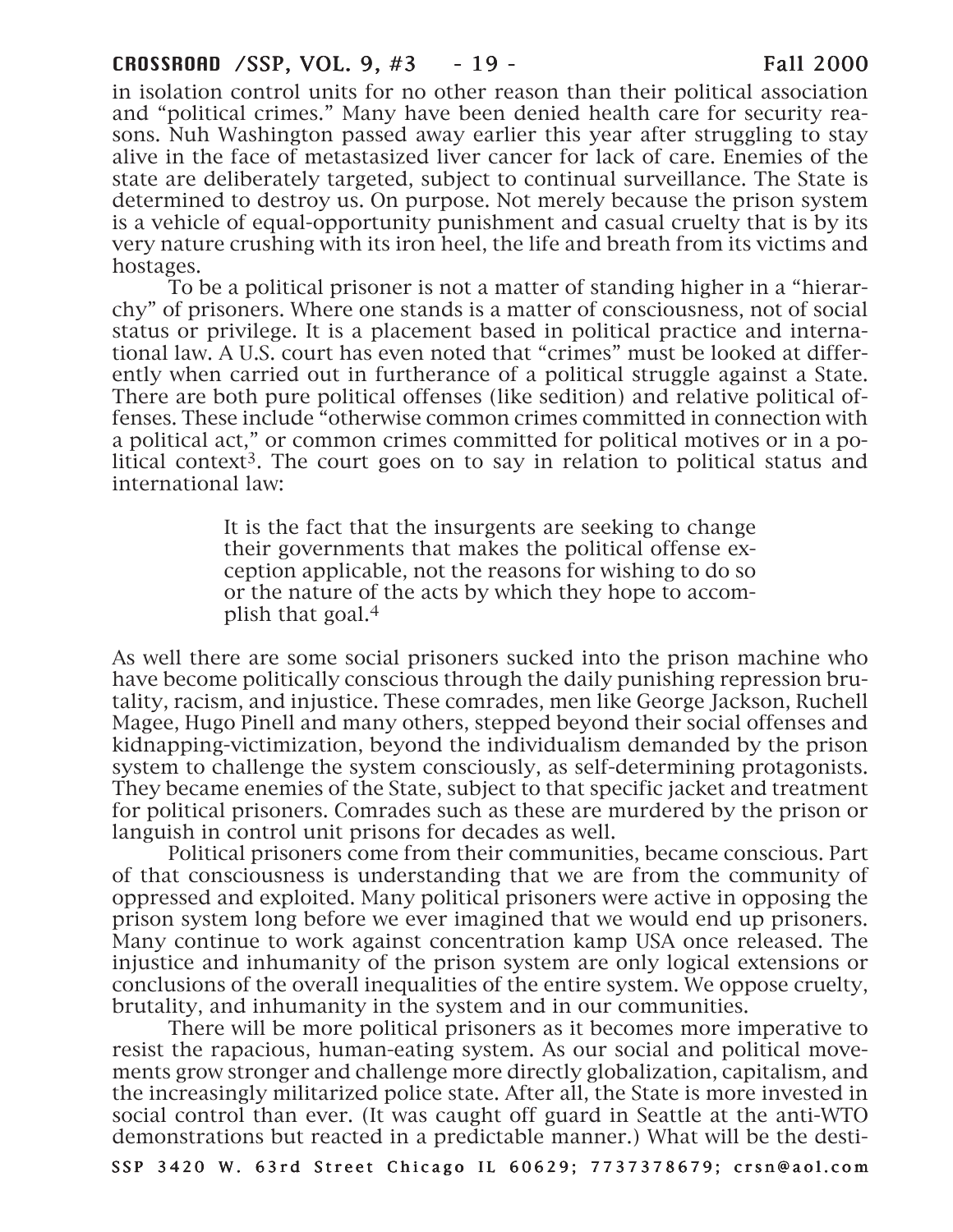#### CROSSROAD /SSP, VOL. 9, #3 - 20 - Fall 2000

nation of the 60 people still being charged there in Seattle? What about the young activist given a seven-year sentence in Oregon for throwing a rock in an anti-WTO demonstration last summer? Or Khalil Fantuzzi, a Puerto Rican comrade who is the only person to face trial after demonstrations against corporate seizure of KPFA radio in Berkeley last summer? Khalil is an anti-prison activist and played a leading organizing role in the campaign to free the Puerto Rican Prisoners of War and political prisoners.

Many social and political activists have escalated their work in support of prisoners and to challenge the brutal slave labor prison establishment. This growth was reflected in the timely, qualitative conference of the Critical Resistance in fall 1998. The work of activists contributed in creating the conditions in which Amnesty International at last issued a report on human rights in the U.S. in the face of U.S. power and imperial pronouncements that it is the godfather of democracy and human rights. Prisoners in even the deepest of holes are feeling some hope despite the downward spiral of human treatment and increasing demonization.

Yet in the midst of this rise of activism, there seems to be a reticence to support political prisoners and Prisoners of War, or to say that there are no differences in consciousness, or roles of prisoners, for example, "all prisoners are political prisoners" since imprisonment is a political policy. Some pamphlets about prison support work include "support for political prisoners and POWs," but little about who we are or why we should be supported as part of prison activism. Surely supporting political prisoners is not an impediment to the real work of opposing the prison establishment or fighting for more humane conditions. We, too, experience the full range of repression. We are here because we have challenged that social repression!

At times it seems that we are hesitantly supported precisely because of our politics, our political consciousness and actions. Perhaps the conscious, relative political "crimes" we have been charged with committing conflict with some people's own political strategies. But should we as a movement not encourage consciousness, and self-determining, creative and collective protagonists in the struggle for human dignity and rights?

There is always the room to debate politics, points of view, strategies and tactics. To confront differences and questions is a good thing. Any struggle for liberation demands free and open debate of ideas and practice. At the same time, active struggles need to support those who act consciously, politically. To do so is a part of asserting the right to struggle as well as to defend activism and promote stronger resistance to a military financial and political apparatus that denies our society and the whole world true equality and justice.

1 Marilyn Buck is an anti-imperialist political prisoner in the Federal Correctional Institute at Dublin, California. She has been imprisoned 19 years for her internationalism — acting in solidarity with the [New Afrikan] Liberation movement and with other liberation and socialist struggles worldwide.

<sup>2</sup> See Ward Churchill, Agents of Repression: The FBI's Secret Wars Against the Black Panther Party and the American Indian Movement (South End Press, 1988) and Ward Churchill, Jim Vander Wall, COINTELPRO Papers: Documents from the FBI's Secret Wars Against Domestic Dissent (South End Press, 1990).

3 Quinn v. Robinson, 783 F. 2d at 793-4.

4 Quinn v. Robinson, supra at 805.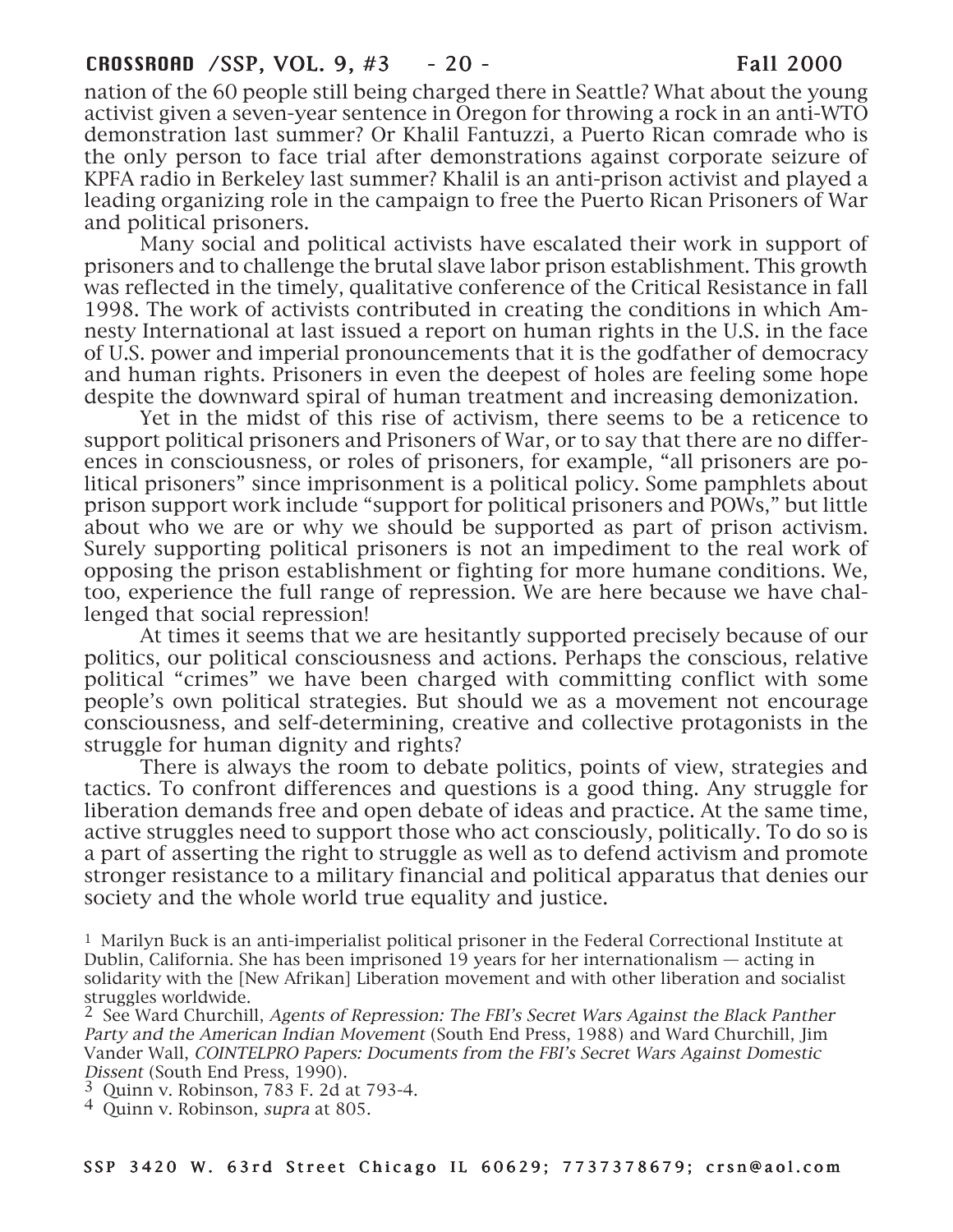### CROSSROAD /SSP, VOL. 9, #3 - 21 - Fall 2000 The People Must Be Politically Armed

A recent airing of the BET program Lead Story featured discussion of a U.S. government-sponsored program to exchange cash for guns. The program is underway in over twenty cities, and ostensibly aimed toward the "criminal elements" among poor and oppressed peoples.

Few of us would oppose righteous efforts to rid our communities of armed criminals, but We should also know that the underlying purpose of the U.S. government is to literally and politically disarm all poor and oppressed peoples. Consequently, We should oppose all programs seeking to literally disarm the people, and We should propose programs designed to arm the people with political consciousness.

The BET program brought to mind a Nation Time article ("The 2nd Amendment: Is The Issue Guns or [New Afrikan] Hands on Guns?", Fall, 1999, p. 16) written by attorneys Roger Wareham and Jomo Thomas. They discuss their opposition to the decision of the NAACP to sue gun manufacturers, which they consider a diversion "from the systemic crisis that permeates the body politic and denies them basic human rights and privileges such as an education, jobs that pay a living wage, decent health care and protection from a genocidal criminal justice system."

Wareham and Thomas join the NAACP, however, in looking favorably upon the provisions in the 2nd Amendment to the U.S. Constitution on the right of the people to keep and bear arms: "The 2nd Amendment is relevant to [New Afrikans] in the United States because throughout [our] history here [We] were denied the right to possess arms by every state in the Union. Today, more than ever before, [New Afrikans] need to be armed...'

Why do New Afrikans and other oppressed peoples in the U.S. need to be armed? Because the right to self-defense is also a human/democratic right, and We are under attack by the forces of the oppressive state, and We need the ability to defend ourselves. Moreover, We are an oppressed people, and the right of oppressed peoples to use armed force as one of the means used to end their oppression is a principle of international humanitarian law.

The reasons that We were historically denied the right to possess arms remain operable today, because the fundamental problem between oppressed and oppressor has yet to be resolved. Oppression is maintained, ultimately, by force — and force will, ultimately, be required to end it.

Force alone, however, is neither enough to safeguard the oppressive system, nor enough to end it. All socio-cultural, political, economic and judicial means are brought to bear upon us, and We must wage battles on all these fronts, as We seek to overthrow oppression and build a new socio-economic order.

The ability to struggle, to become a truly free and self-determining people, requires our getting rid of what Frantz Fanon calls ideas and behaviors which "mystify" and arrest the development of fully conscious and responsible persons. We must be armed with a new social/political consciousness.

Wareham and Thomas speak throughout the New York and New Jersey area on the right to keep and bear arms. Discussion on this subject is necessary and should take place wherever there are people. However, there's also a need to relate the discussion of this subject to all other issues, and to help create a comprehensive revolutionary perspective. If We are to re-build, and to win, the people must be politically armed.

Subscribe to **NATION TIME** Newspaper \$6.00 Per Year (4 Issues) Please Send check or money order to: Nation Time P.O. Box 340084 Jamaica, NY 11434

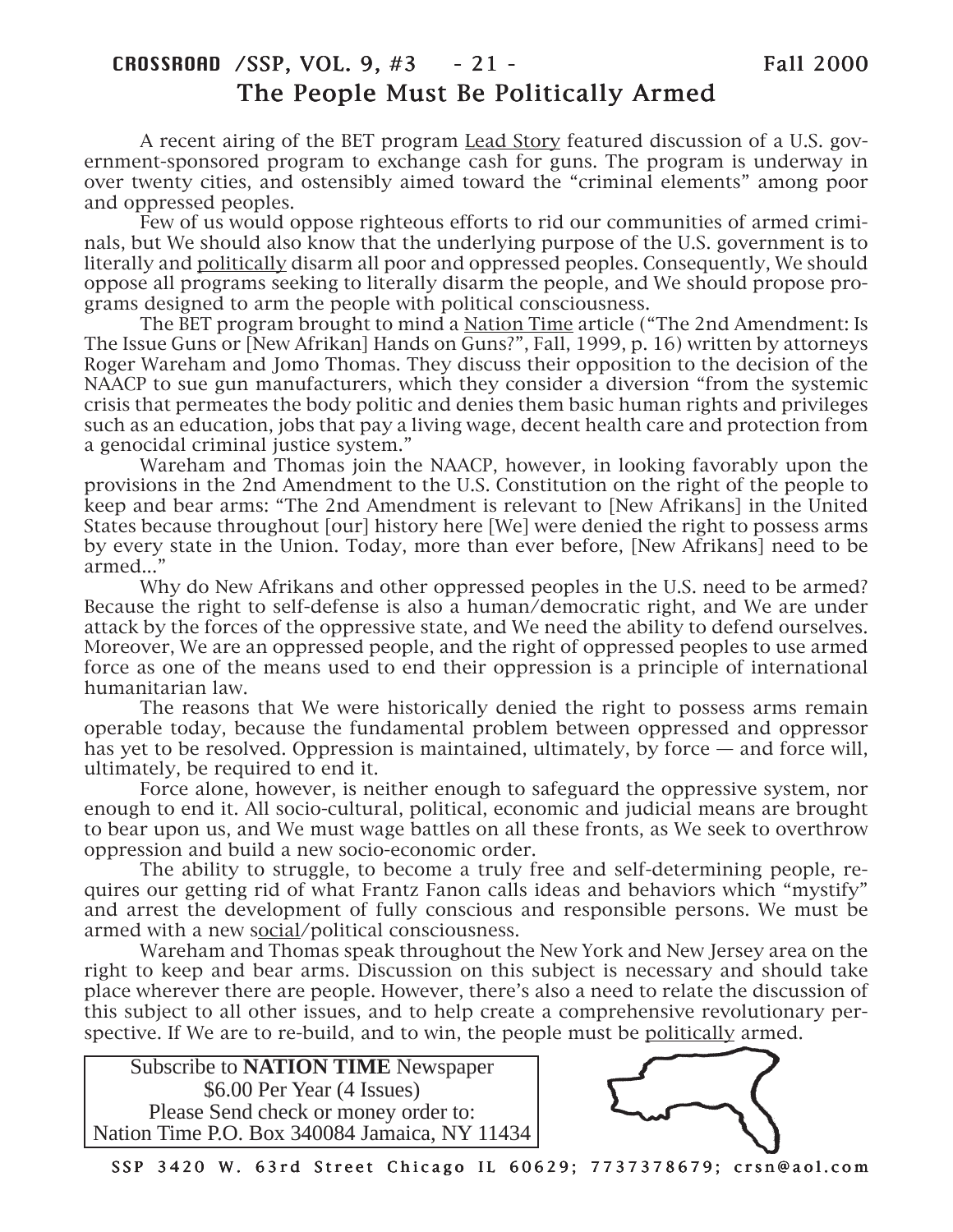### CROSSROAD /SSP, VOL. 9, #3 - 22 - Fall 2000 SSC Associate Membership

We've gotten letters from people inside who want to join the Spear and Shield Collective. We have previously accepted imprisoned people into the ranks as full members. However, our experience has forced us to abandon that practice and adopt a new procedure.

Our new policy, relative to people inside, is to offer positions as "Associate Members" — a status to be maintained throughout one's imprisonment. Upon release, Associate Members can apply for Candidate Membership. If that application is accepted, one would then begin the normal one year probationary period.

If accepted as an SSC Associate Member, one will be required to function within the CROSSROAD Support Network, and fully adhere to three Main Rules of Conduct:

1) No use of drugs or alcoholic beverages of any kind; 1)

2) No verbal or physical abuse of women or children;

3) No expression of racist or homophobic views or practice.

If interested in becoming an SSC Associate Member, write to SSC, 3420 W. 63rd St., Chgo, IL 60629.

#### Words That Guide Us

Frantz Fanon: "The army is not always a school of war; more often, it is a school of civic and political education. The soldier of an adult nation is not a simple mercenary but a citizen who by means of arms defends the nation." (The Wretched of the Earth)

In Toward The African Revolution, Fanon reminds us that the "armed combatant" is one who embodies "a new, positive, efficient personality, whose richness is provided less by the trial of strength that he engages in than by his certainty that he embodies a decisive moment of the national consciousness," and that "the liberation of the individual does not follow national liberation. An authentic national liberation exists only to the precise degree to which the individual has irreversibly begun his own liberation.... the Algerian combatant is not only up in arms against the torturing parachutists. Most of the time he has to face problems of building, or organizing, of inventing the new society that must come into being."

Kwame Nkrumah came to the conclusion that there are "...two worlds only, the revolutionary and the counter-revolutionary — the socialist world trending towards communism, and the capitalist world with its extensions of imperialism, colonialism and neo-colonialism.

SSP 3420 W. 63rd Street Chicago IL 60629; 7737378679; crsn@aol.com "Today, then, the 'Third World' is neither a practical political concept nor a reality. It is merely a misused expression which has come to mean everything and nothing. It has been used with equal looseness both by those committed to the revolutionary struggle and by those who are its deadly enemies. The western press has gladly made use of it to serve its own ends by associating it with racism, and by equating it with concepts such as non-alignment,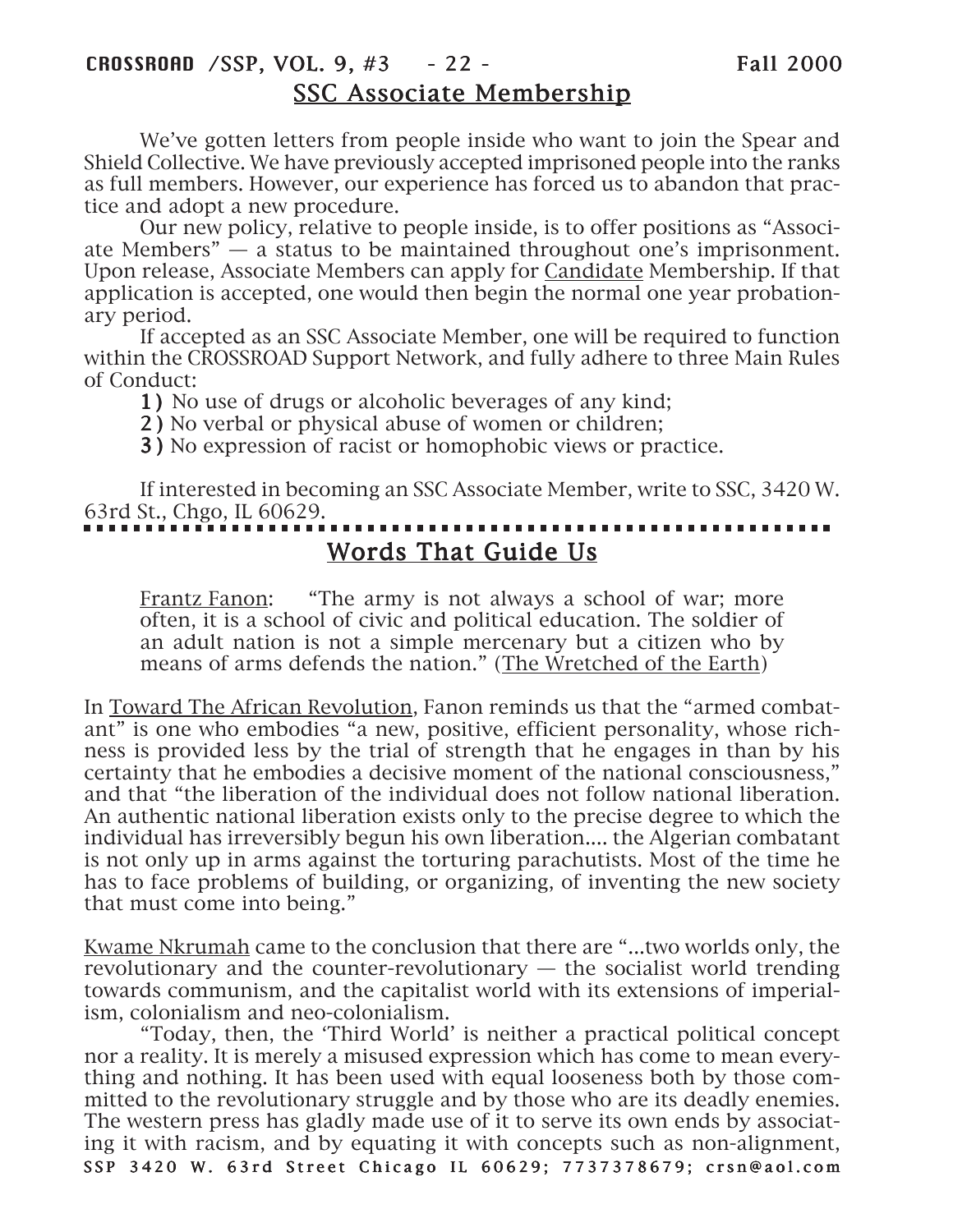neutralism and co-existence. It has thus helped to prevent the full weight of the so-called 'Third World' being identified openly and decisively as part of the socialist world.

"If we are to achieve revolutionary socialism then we must avoid any suggestion that will imply that there is any separation between the socialist world and a 'Third World'...

"I do not deny the existence of the struggling 'wretched of the earth,' but maintain that they do not exist in isolation, as the 'Third World'. They are an integral part of the revolutionary world, and are committed to the hilt in the struggle against capitalism to end the exploitation of man by man."

Amilcar Cabral, on individual and collective identity: "The identity of an individual or a particular group of people is a bio-sociological factor outside the will of that individual or group, but which is meaningful only when it is expressed in relation to other individuals or other groups...

"The definition of an identity, individual or collective, is at the same time the affirmation and denial of a certain number of characteristics which define the individuals or groups, through historical (biological and sociological) factors at a moment of their development. In fact, identity is not a constant, precisely because the biological and sociological factors which define it are in constant change. Biologically and sociologically, there are no two beings (individual or collective) completely the same or completely different, for it is always possible to find in them common or distinguishing characteristics. Therefore the identity of a being is always a relative quality, even circumstantial, for defining it demands a selection, more or less rigid and strict, of the biological and sociological characteristics of the being in question. One must point out that in the fundamental binomial in the definition of identity, the sociological factors are more determining than the biological. In fact, if it is correct that the biological element (inherited genetic patrimony) is the inescapable physical basis of the existence and continuing growth of identity, it is no less correct that the sociological element is the factor which gives it objective substance by giving content and form, and allowing confrontation and comparison between individuals and between groups. To make a total definition of identity, the inclusion of the biological element is indispensable, but does not imply a sociological similarity, whereas two beings who are sociologically exactly the same must necessarily have similar biological identities.

"This shows on the one hand the supremacy of the social over the individual condition, for society... is a higher form of life. It shows on the other hand the need not to confuse the original identity, of which the biological element is the main determinant, and the actual identity, of which the main determinant is the sociological element. Clearly, the identity of which one must take account at a given moment of the growth of a being (individual or collective) is the actual identity, and awareness of that being reached only on the basis of his original identity is incomplete, partial and false, for it leaves out or does not comprehend the decisive influence of social conditions on the content and form of identity...."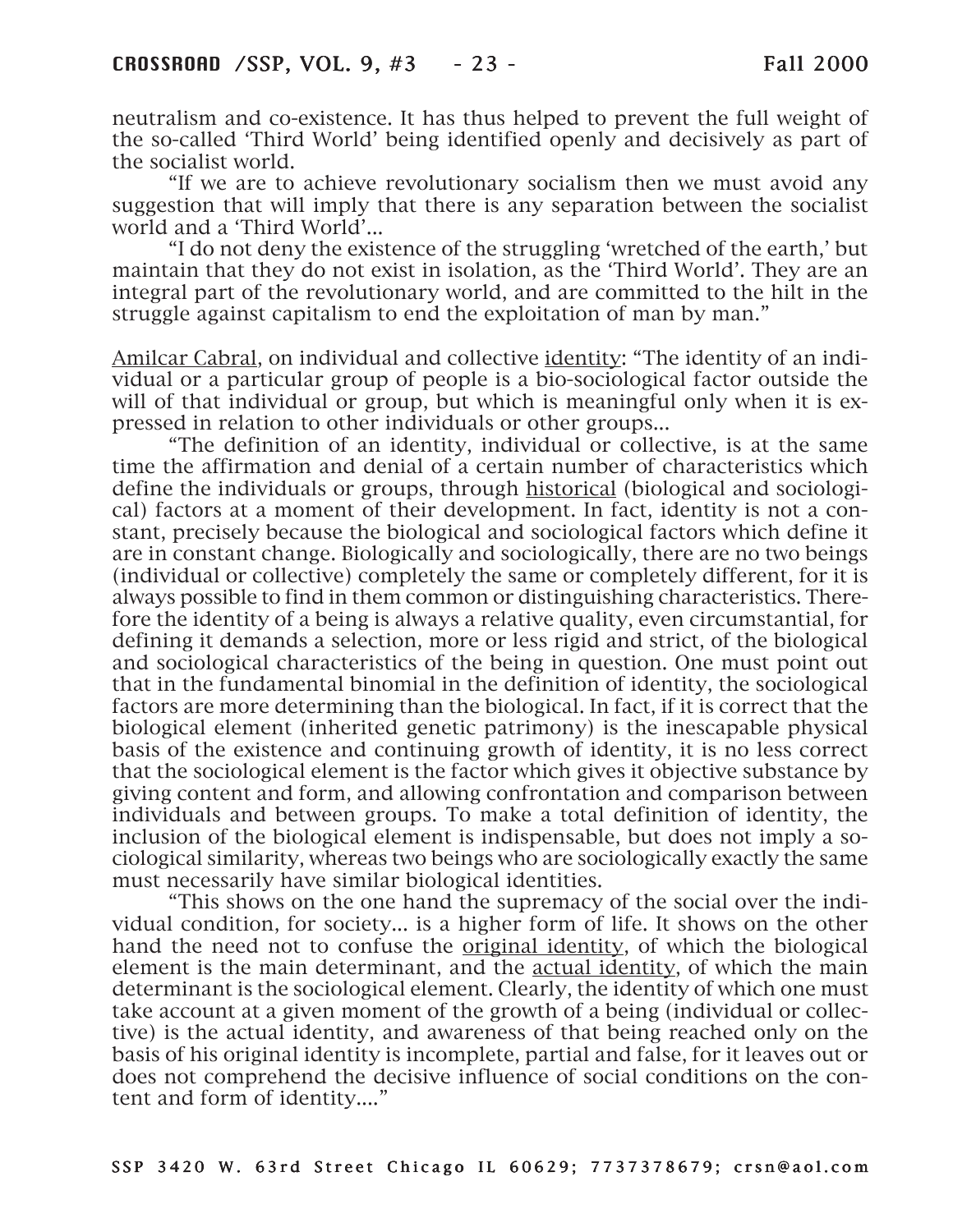Q: What is your definition of "Political Prisoner"?

A: We have to define Prisoners of War (POWs) as well as Political Prisoners (PPs), because the U.S. imprisons both categories of political activists; and, the politics underlying the struggles of POWs and PPs, while similar, are also distinct.

POWs are members of armed organizations/movements, whose imprisonment was a consequence of their beliefs or actions taken in the course of the struggle against U.S. oppression of their people (e.g., Leonard Peltier/Native Nation peoples; Oscar Lopez-Rivera/the Puerto Rican people; Sundiata Acoli/ New Afrikan people). And, someone usually considered a non-national (e.g., Marilyn Buck) could also be a POW if they were members of armed groups under the command of a movement fighting for national liberation (e.g., the New Afrikan Independence Movement/NAIM).

In other words: "A POW is a sanctioned national combatant or ally of an international armed conflict who is held in confinement for acts in support of a people struggling for freedom, self-determination, or independence from an oppressive, colonial, alien-dominated, or racist governmental regime or its policies."

Political Prisoners are people who were imprisoned for their beliefs or actions in opposition to U.S. imperialism and domestic capitalist oppression (e.g., Ray Luc Levasseur, Tom Manning, Linda Evans, Debbie "Sims" Africa). Some (POWs and) PPs become politically conscious and active, and join organizations and/or movements, after their incarceration. In other words: "A PP is a person, sanctioned by the Movement, evolved in character and deeds, who is held in confinement for support of, or identity with, a people struggling for freedom from an oppressive government or against its oppressive policies."

**Q:** Is the U.S. government racist against PPs and POWs?

A: In our perspective, "race," per se, doesn't underly the persecution of PPs and POWs — rather, the politics and actions of PPs and POWs, on behalf of oppressed peoples, and against the interest of the U.S.

However, if We look to factors other than politics (narrowly defined), We'd say that the nationality (of POWs, in particular), is more a factor than "race". The U.S. is an oppressor and exploiter of peoples and nations, most of which are "non-white".

Because the U.S. racializes (rationalizes) its oppression, We don't dismiss the reality of "race-based" discrimination in its pursuit and treatment of PPs and POWs. However, keep in mind that the PPs and POWs held by the U.S. are of various nationalities ("races"), and that the common and determining features shared by the captured comrades are their anti-imperialist, anti-capitalist, and pro-socialist, politics.

**Q:** Are PPs and POWs treated different from mere criminals? If so, how, and why?

A: Yes, even though the U.S. policy is to criminalize PPs and POWs in the public mind, they are not treated as mere criminals. They are usually isolated in pris-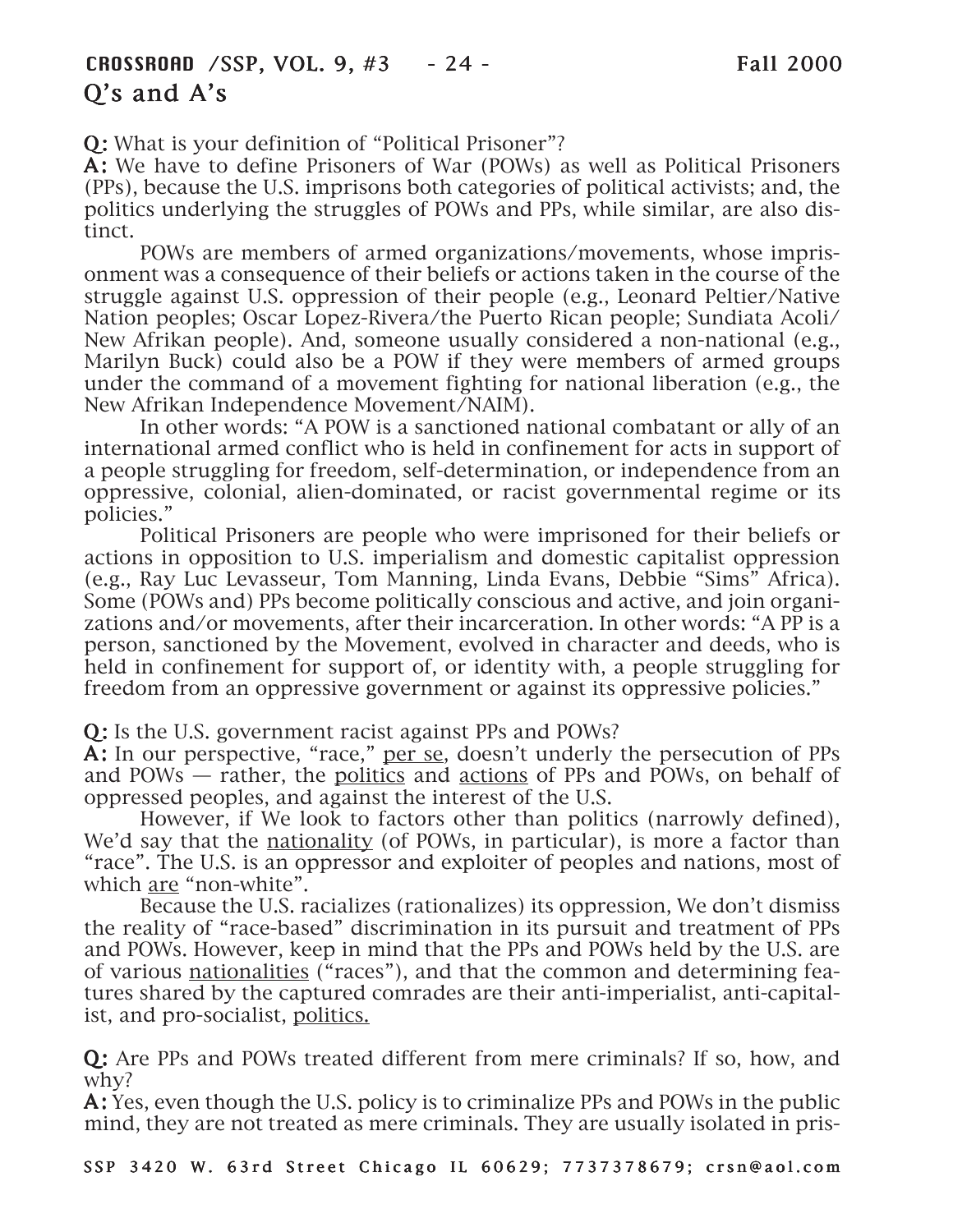#### CROSSROAD /SSP, VOL. 9, #3 - 25 - Fall 2000

ons upon their arrival, permanently or temporarily. They are usually placed in prisons located long distances from family and supporters, and regularly moved from prison to prison, which disrupts communication (visits, phone, mail), which even under "normal" circumstances is monitored, kept to a minimum, and sometimes curtailed altogether. They receive longer sentences than mere criminals, and they're regularly denied parole on the basis of their political beliefs and affiliations.

At bottom, PPs and POWs receive different treatment precisely because of their political beliefs and affiliations. The U.S. sometimes offers better treat $ment$  — even release, in some cases — if the prisoners renounce their beliefs and affiliations. Underlying such tactics is the U.S. effort to break the will of PPs and POWs; to prevent their influence among other prisoners, and to minimize their symbolic and practical influence upon the outside forces.

\* \* \*

**Q:** i recently attended a conference and heard Angela Davis say that the campaign to stop violence against women had become a "social service issue," and that women must become more militant. i've heard others use phrases like "social service" or "public service" in relation to issues that they considered to be reformist, and not worthy of their attention. What's the difference between a reformist issue and a revolutionary issue, or, the difference between "social/ public service" and serving the people?

 $\overline{A}$ : No issue, standing alone or objectively, can be characterized as reformist or as revolutionary. What determines the character of an issue is the political perspective that people bring to it; the class that leads the struggle around it; the class interest that the issue ultimately serves; whether the people become politically educated, develop revolutionary consciousness, and create revolutionary unity and institutions as they pursue the issue. This is probably why Angela Davis didn't urge the people at the conference to abandon the effort to stop violence against women, but rather to become more "militant" in their engagement.

To us, "social" refers to society  $-$  to the people  $-$  thus "social service" or "public service" means, to us, serving the people. However, some people may use phrases like "social service" or "public service" with reference to state initiated "social reform," where particular issues have been co-opted to serve the status quo. "Social reform" is a form of struggle (tactic) used by the state to give the appearance of resolving problems, to pacify the people w/out making fundamental change in the oppressive system, and to stifle and misdirect the revolutionary initiative of oppressed peoples and their movements.

"Reformism," strictly speaking, differs from "social reformism" in that the former is a trend that exists inside people's movements and organizations, promoting "integration" or "improvement" or other euphemistic characterizations of (class) collaboration with the enemy, the undermining of national and class consciousness, and the liquidation of revolutionary initiative. Reformism fundamentally denies and works against the need to overthrow capitalism, imperialism, and patriarchy, and to transfer all power to the people.

So, in one sense, the difference between a "reformist" issue and a revolutionary issue lies simply in the way that We approach it  $-$  or, whether We approach it at all, since some among us label issues as "social/public service" simply to rationalize their failure to engage. Clearly, there's no reason why the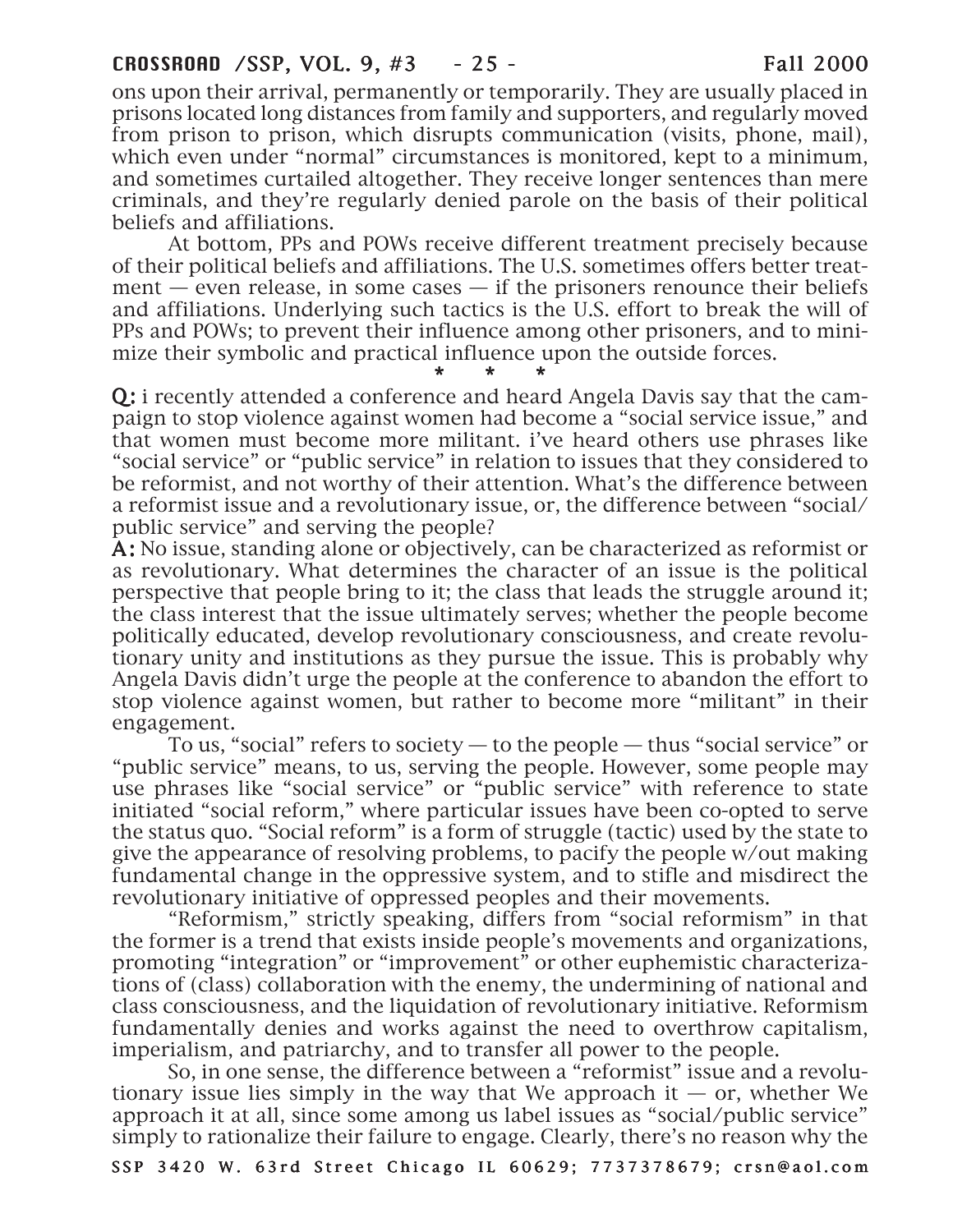#### CROSSROAD /SSP, VOL. 9, #3 - 26 - Fall 2000

people and their "leaders" shouldn't initiate struggles for "reforms" or, as We prefer to call them, struggles for democratic/human rights — revolutionary democratic struggles — necessary components of any & all rev. processes.

Many of our military-minded comrads have been surprised and bewildered upon learning that Che Guevara once said that, "the guerrilla is a social reformer." This has been interpreted to mean (by Regis Debray) that attention must be given to "a local and gradual improvement in the material living conditions of the masses in the area where the guerrillas are working." (We'd add that such attention is required not only in the initial stages, but throughout the rev. process, and the ever-upward development of society.) Debray also suggested that revs not disregard the comparative "pettiness" of local conditions and issues for the dizzying glitter of grand schemes, and to remember that 'cadres are the leaders and organizers of the life of the masses.'

Of course, We don't have to take a lead from Guevara, when We have our own experience, and our own voices: "In order to develop revolutionary consciousness, we must learn how [it] can be raised to the highest point by stimuli from the vanguard elements... We must create new impetus and greater intellectual and physical energy..." (George Jackson)

Now, the "stimuli," the "new impetus and greater intellectual and physical energy" is really about finding ways to serve the people: "...'Going among the people, learning from the people, and serving the people' is really stating that we must find out exactly what the people need and organize them around these needs.... taking realistic, day-to-day issues like hunger, the need for clothing and housing, joblessness...."

The principal task is universal; the application differs only in the form of the practice based on the concrete conditions of a people's unique situation.

\* \* \*

**Q:** What is a "New Afrikan" and, can a white person become a "New Afrikan"? A: The Spear and Shield Collective recognizes "New Afrikan" as the term that specifies our national identity, or, our nationality.

We believe that our national identity has two elements:  $1$ ) a biological element ("original identity") and, 2) a sociological element ("actual identity"), and that the sociological element is the primary determinant of our national identity, or, of our nationality. (See the passage from Amilcar Cabral, on Identity, in this issue, p. 23)

For these reasons, and others, We also believe that "white" people, or, people who have other national origins, can become New Afrikans — can embrace New Afrikan national identity — and their New Afrikan nationality can be formally recognized through the process of naturalization.

In the propaganda of the NAIM, We say that all people of Afrikan descent in the U.S. are "New Afrikans," but in the real world We know this ain't the case. Being and becoming a New Afrikan is a matter of choice — a matter of consciousness, practice, and political allegiance. This is why We distinguish "Conscious New Afrikans" from those with no allegiance to the NAIM, and who don't actively participate in its activities.

Moreover, from our perspective, We believe that a Conscious New Afrikan should: 1 ) be a "revolutionary nationalist," i.e., have a socialist orientation; 2 ) be anti-racist;  $3$ ) be anti-homophobic, and,  $4$ ) be anti-patriarchal.

SSP 3420 W. 63rd Street Chicago IL 60629; 7737378679; crsn@aol.com

\* \* \*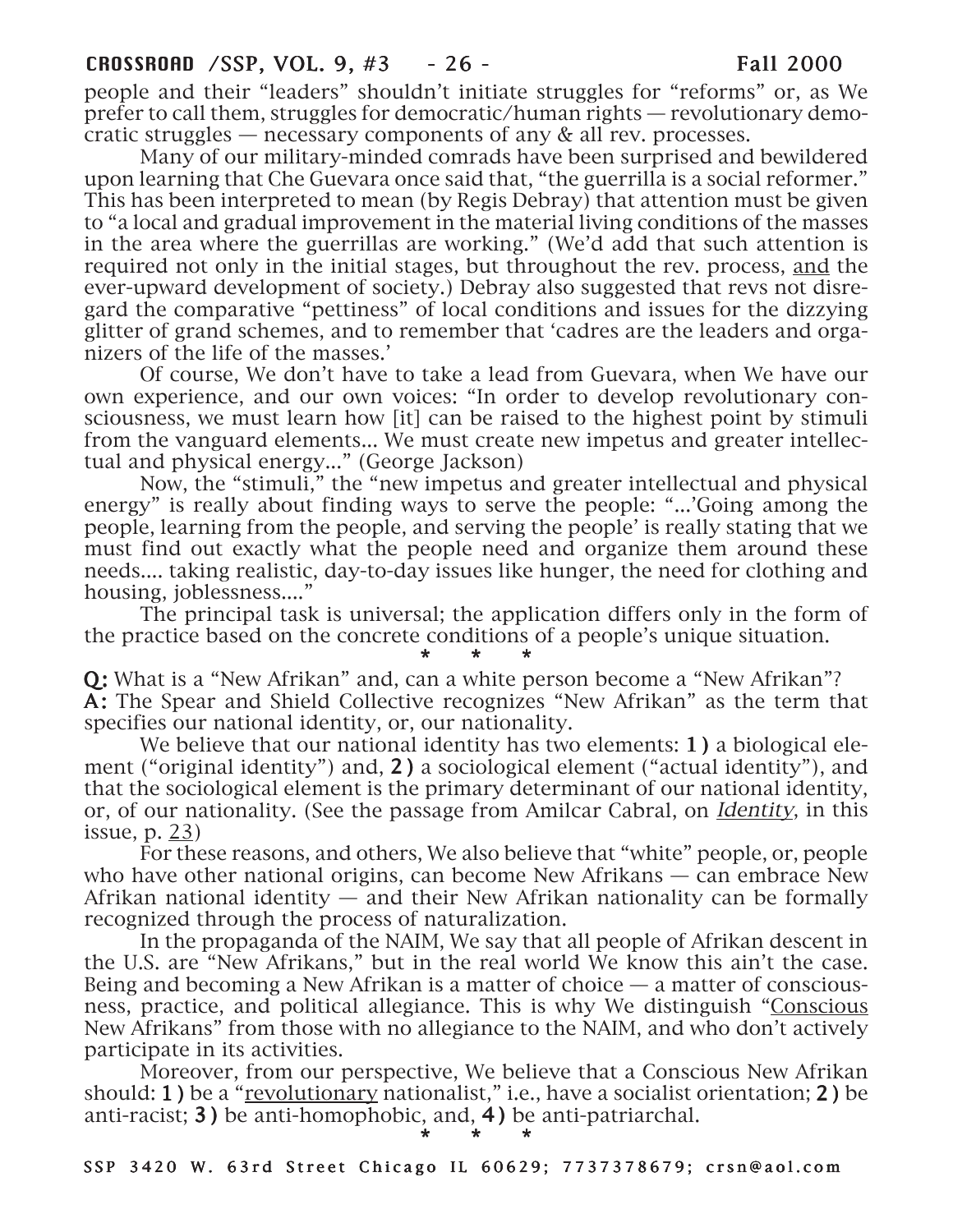Q: i don't agree with homosexuality, and i can't see how it fits into our struggle, or what role homosexuals would play in our struggle.

A: We wish that We could give this question more time and space, here, but We can't. We can, though, commit to giving this and related issues more space in future issues of  $CR$ , because they are critical, and don't get the attention they deserve from any sector of the movement.

One's sexual orientation is not among the criteria that SSC uses in determining one's right to be considered a legitimate and full member of our organization, our family, our community or society. When We say, "We," it includes all of our people. We can't speak for the entire NAIM on this issue, because despite stated principles (e.g., the New Afrikan Declaration of Independence) homophobia and sexism run rampant w/in the NAIM, effect its ability to recruit and retain righteous activists, and its ability to serve the people.

We won't say that you have to "agree with" homosexuality, but We will say that you have a duty to combat homophobia, within your self, and wherever you confront its expression in other individuals and institutions. We believe that you have the responsibility to treat other people as people, and to respect their right to their sexual orientation, free from any form of discrimination, oppression and exploitation. Moreover, We think that you have an obligation to investigate and study this issue, on which you are clearly misguided and misinformed.

Combatting homophobia 'fits into our struggle' because We struggle to end all forms of oppression and exploitation. Our perspective (SSC) connects all forms of sexual repression and patriarchy, and the struggles of all peoples to liberate themselves from capitalism and imperialism. Homophobia is really about (male) dominance — and the dominance is about the creation and maintenance of a set of social relations that serve the ideological and material needs of patriarchal hegemony and capitalist exploitation.

Heterosexuality as a norm is an imposition of the social order that oppresses and exploits us, and that We struggle to overthrow. The only "roles" We're concerned with are those that can be practiced by any and all persons committed to social revolution. Homosexuals are men and women that are capable of doing anything you think you're capable of doing, in the revolutionary process, and as a social being.

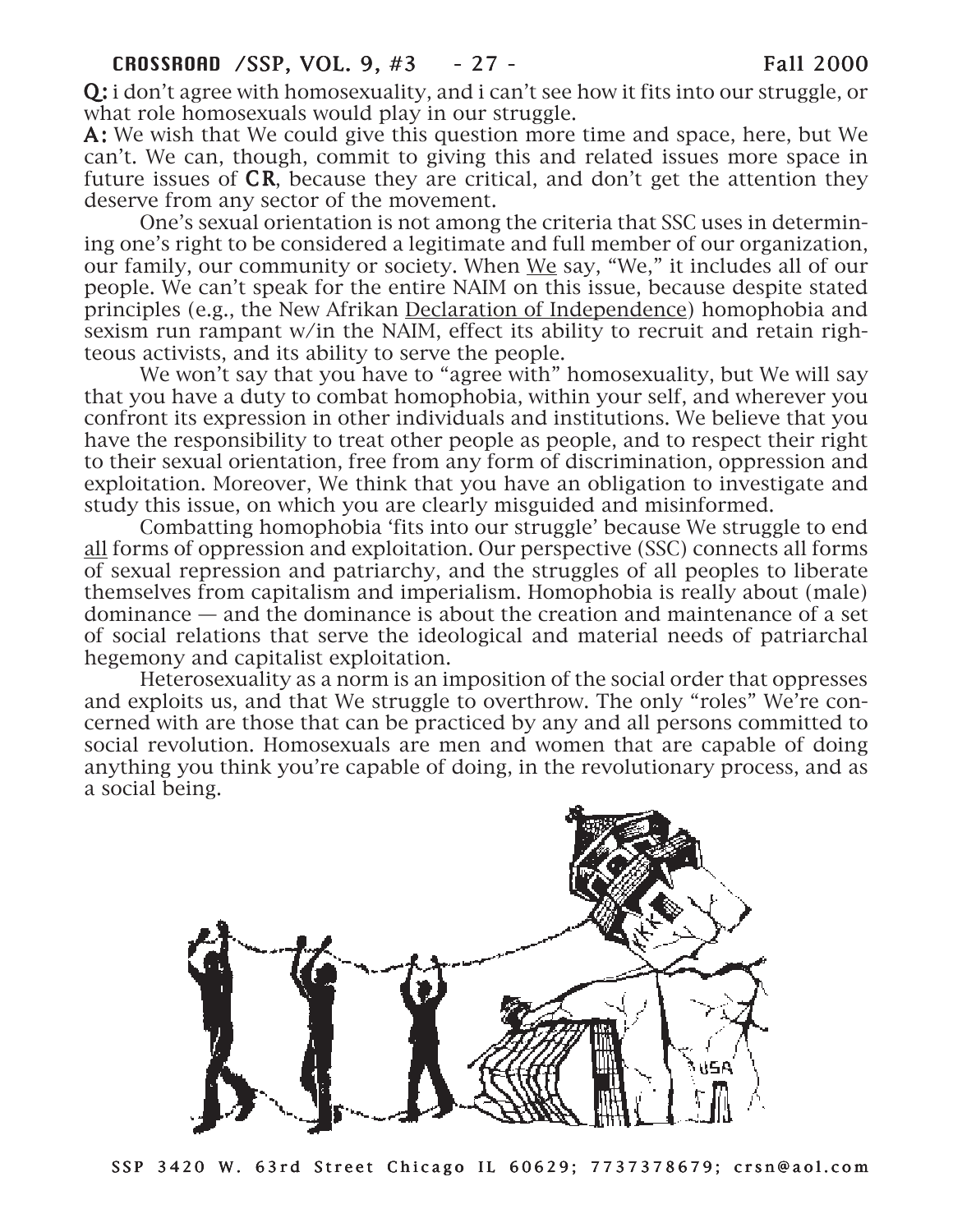## Fannie Lou Hamer

Chana Kai Lee, U. of Illinois Press, 2000 real differences are slight) \$14.95pb

• Rosa Parks, Douglas Brinkley, Penguin Lives

• Feminism Is For Everybody, bell hooks, South End Press 2000 \$12

Ellen Pleasant & her struggle to create Batista's Prisons • Free Enterprise, Michelle Cliff, Plume Publishers (novel, tells "untold story" of 19th century activist Mary an independent state for Afrikan people)

• The Truth That Never Hurts: from El Salvador Writings on Race, Gender and Free- Nidia Diaz, Ocean Press dom, Barbara Smith, Rutgers 1998

U. Press, 1999

• To Keep the Waters Troubled: The Life of Ida B. Wells

Linda O. Mc Murray, Oxford U. Press, 1999

• Into the Fire: African Americans **Since 1970**, Robin D.G. Kelly, 1996

• Black Power, White Blood: The Life of Johnny Spain

Lori Andrews, Temple U. Press

• States of Confinement: Policing, Detention, and Prisons

Joy James, St. Martin's Press, 2000

• Radio Free Dixie: Robert F. Williams and the Roots of Black Power Timothy B. Tyson, U of North Carolina Press, 1999

• Shadowboxing: Representations of Black Feminist Politics

Joy James (On Ida B. Wells, Ella Baker, Angela Davis & Assata Shakur) St. Martin's Press, 1999

• Misogyny in the Western Philosophical Tradition

Beverly Clark (ed.), Routledge • Gender Trouble, Judith Butter, Routledge — critique of heteronormativity

### • The Two Sexes: Growing Up Apart, Coming Together

• For Freedom's Sake: The Life of  $E$ leanor E. Maccoby, Howard U. Press (how boys & girls are reared as different, when

• Homophobia: How We All Pay The Price

Warren Blumenfield (ed.), Beacon Press

• AfroCuba: An Anthology of Cuban Writing on Race, Politics and Culture, Jean Stubbs & Pedro Perez Sanduy, Ocean Press

• Fertile Prison: Fidel Castro in

Mario Mencia, Ocean Press

• I Was Never Alone: Prison Diary

• Harsh Punishment: International • Race Men, Hazel V. Carby, Howard Experiences of Women's Imprisonment, ed. by Sandy Cook & Susanne Davis, Northeastern Univ. Press

• Queering the Color Line: Race and the Invention of Homosexuality in American Culture, Siobhan B. Somerville

• From A Native Daughter: Colonialism and Sovereignty in Hawaii

Haunani-Kay Trask, University of Hawaii Press



**Fannie Lou Hamer**

• Maoist Economics and the Revolutionary Road to Communism: The Shanghai  $T e$  x t b o o k, Raymond Lotta (ed.), Banner Press

• Arm The Spirit, Winter 1999-2000 Special issue on P/POWs and "re-building"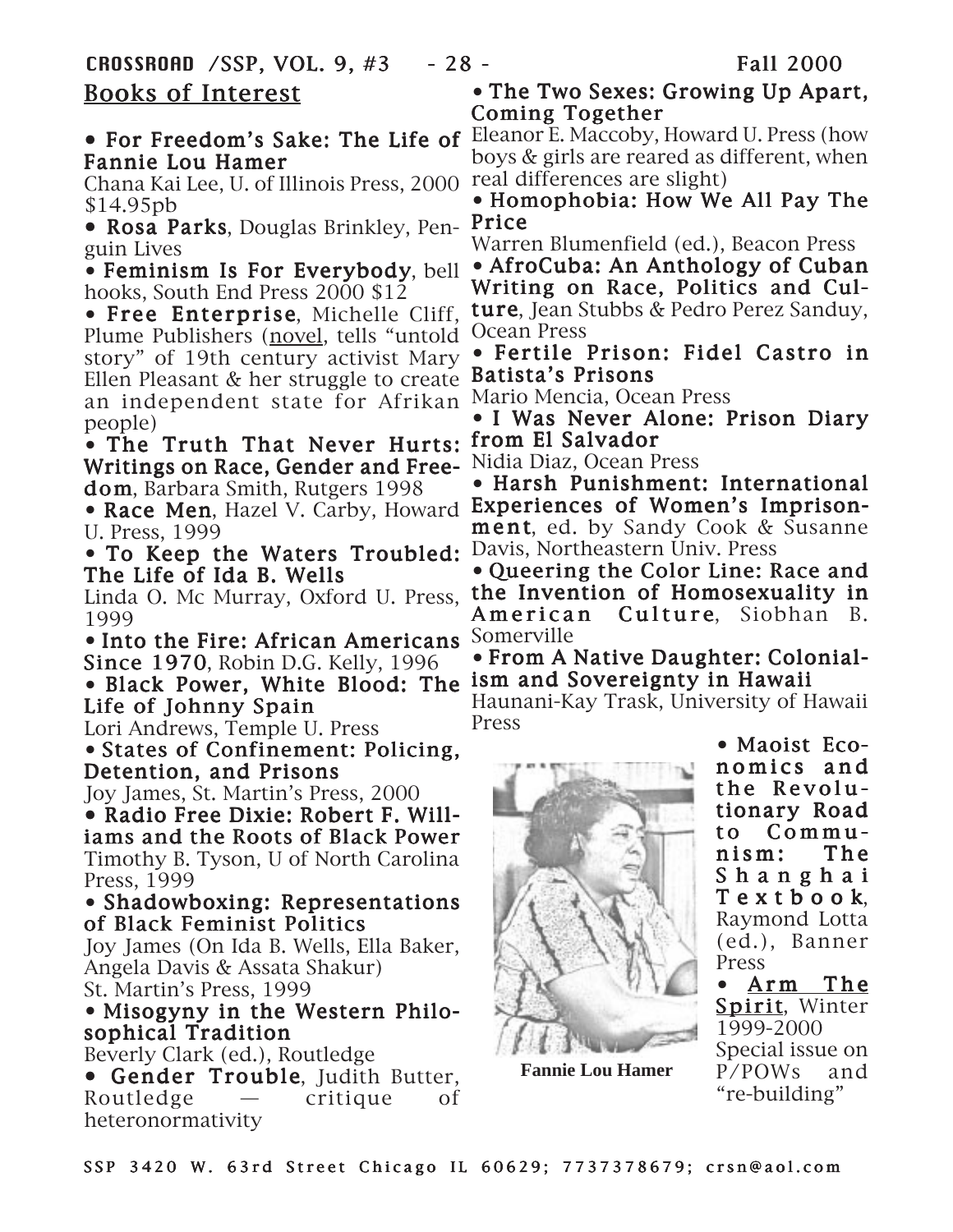### CROSSROAD /SSP, VOL. 9, #3 - 29 - Fall 2000 The Mission of The Jericho Movement

The issue of whether or not Political Prisoners and Prisoners of War exist inside the borders of the U.S. is one that the government of the U.S. has successfully been able to refute, because We have not taken the battle to them and forced them to address this issue. Over the last thirty years the number of Political Prisoners and Prisoners of War has increased, as the struggles for liberation and independence have intensified.

While We have consistently contended that We are involved in a liberation struggle, our approach to winning the freedom of our Political Prisoners and Prisoners of War has not supported our claim. It has also enabled the U.S. government to criminalize these captured comrades, try them in its courts, and impose mammoth sentences upon them. It is the mission of the Jericho Movement to raise this issue to the height where the U.S. will no longer be able to deny the existence of our Political Prisoners and Prisoners of War, and by so doing, change the playing field.

We have vacillated too long, and We now need to forge a comprehensive approach to freeing all Political Prisoners and Prisoners of War. The mission of the Jericho Movement is to bring this issue into the open and push for the public recognition of the existence of Political Prisoners and Prisoners of War inside the United States. The U.S. knows that to acknowledge the existence of PPs and POWs is at the same time to implicitly acknowledge the existence of liberation struggles and a process of social revolution going on inside this country. Political Prisoners and Prisoners of War don't come out of a vacuum, but arise out of political struggles.

There are four (4) principal issues that the Jericho Movement has decided to address:

- 1) Building the Amnesty Campaign: A big part of this work is locating PPs and POWs, compiling dossiers on them, and building the case for amnesty.
- 2) Continuing the Educational Campaign about the existence of PPs and POWs inside the U.S.
- 3) The Jericho Legal Defense Fund, establishing it and organizing lawyers and law students to provide legal defense for PPs and POWs.
- 4) The Jericho Medical Project, to fight for adequate and quality medical care for PPs and POWs.

People can help by doing one or more of the following:

- 1) Organize speaking engagements on PPs and POWs in your church, school, community.
- 2) Volunteer to work on one of the projects of the Jericho Movement.
- 3) Organize a Jericho Committee in your area, or get in touch with one of these existing committees:
- NYC Jericho Movement, P.O. Box 650, New York, NY 10009; 212-475-9180
- Bay Area Jericho Movement, P.O. Box 3585, Oakland, CA 94609; JerichoSFBAY@hotmail; 510-667-9293 and 510-595-1652
- The Jericho Movement, c/o Coalition Against Police Abuse, 2924 S. Western Ave, Los Angeles, CA 90018-3032; part2001@usa.net; 310-495-0299
- The Jericho Movement, c/o Linda Carr, 2209 Timberwood, Carrolton, TX 75006
- The Jericho Movement, P.O. Box 80547, Lincoln, NE 68501; 402-435-3465

4 ) Make a financial contribution to Jericho. Make all checks or money orders payable to: 4 ) Jericho/IFCO, and mail them to: Jericho Movement, P.O. Box 650, New York, NY 10009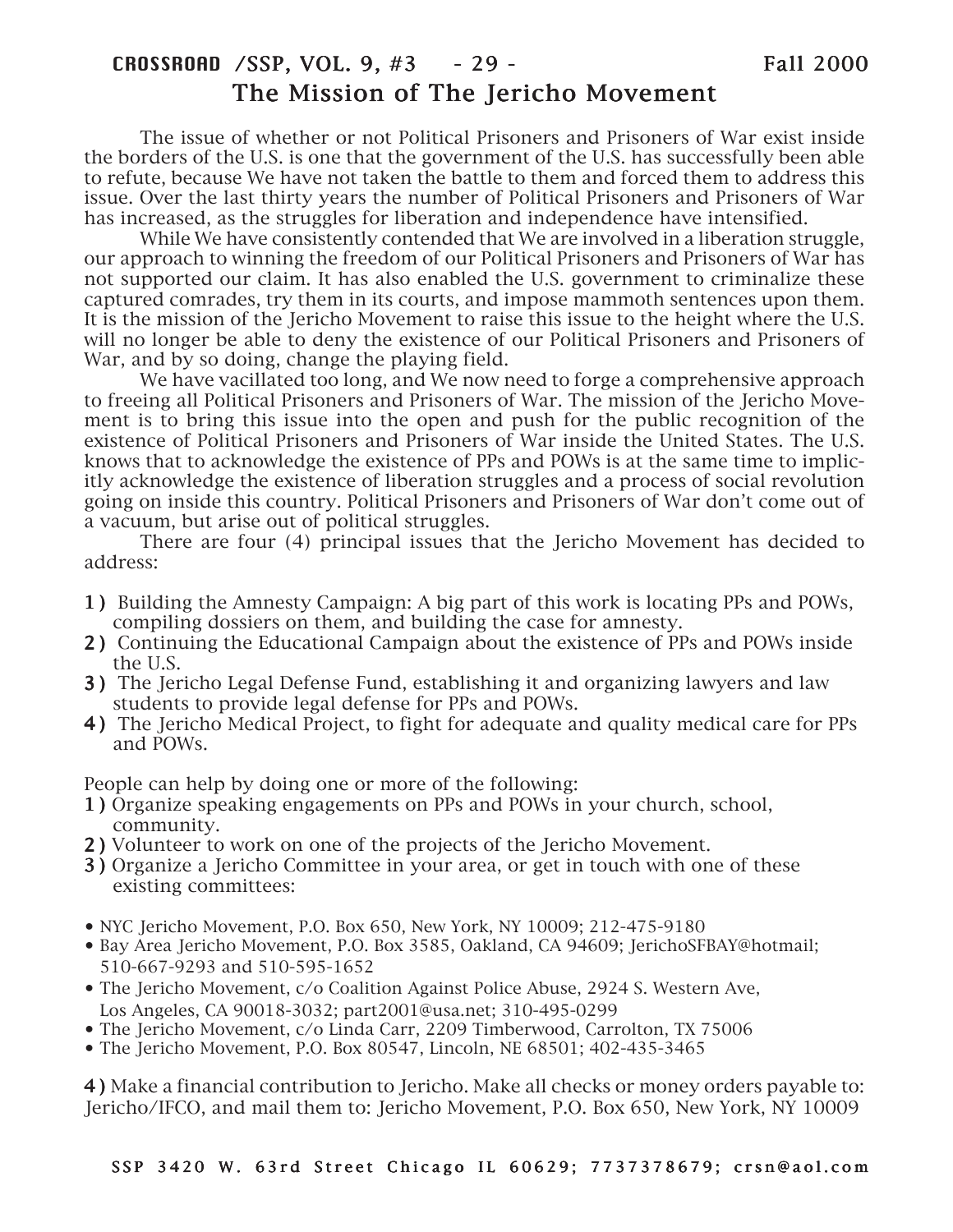#### CROSSROAD / SSP, VOL. 9, #3 - 30 - Fall 2000



The Indiana Supreme denied **Zolo Agona Azania's** appeal and set a date of October 25 (!) for his execution. We are asking all comrads, friends, supporters and all who love justice to write letters to the court to call for a fair hearing. There is much evidence of jury-tampering, incompetent counsel, and malicious prosecution because of Zolo's stance as a citizen of the Republic of New Afrika. Please write to: *Randall T. Shepard, Chief Justice Indiana Supreme Court, 313 Indiana State House, Indianapolis, IN 46204*. Sign & send a letter to the Indiana court today. Earlier this summer, We participated in an art festival where We displayed many of our comrad-brother's paintings. As We gave many who were impressed with his artwork information about his plight on Indiana's *death row*, We got petitions signed calling for a national moratorium on the death penalty. We are deeply grateful for his talent. Join the fight to save his life! We also have many of his other pamphlets and writings available.

Randall Shepard, Chief Justice Indiana Supreme Court 200 W. Washington Street Indianapolis, IN 46204

#### Dear Justice,

I am writing to you today on behalf of Zolo Agona Azania, currently a prisoner on Indiana's death row. I understand that he has recently been given an October 25th date by the Indiana Supreme Court. I also understand that his attorneys are petitioning the court to allow them to file a postconviction petition. I respectfully urge you allow Zolo's lawyers to file a post-conviction petition.

I am sure that you are aware of the gross incompetence of his trial counsel who put forward no evidence in mitigation at his death penalty trial. In addition, I am sure that you are aware that 70% of the Black jurors were erased from the jury pool at the time of his trial in Allen County Indiana.

These facts are among many which raise questions about Zolo's conviction and sentence. I believe that Zolo has the right to raise these issues in a post-conviction petition.

Thank you for your consideration of this matter.



Sincerely,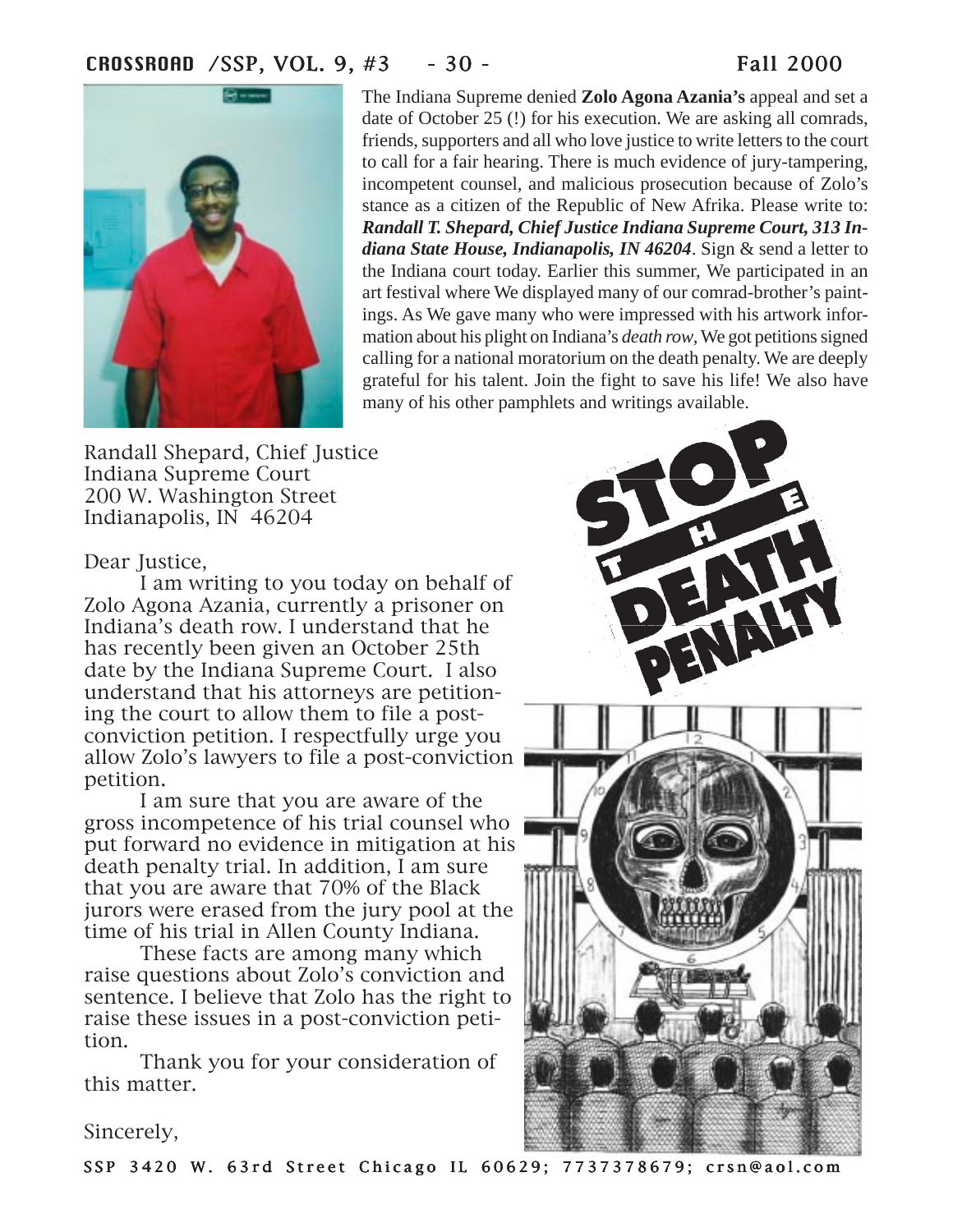- 1. i believe in the spirituality, humanity and genius of Black people, and in our new pursuit of these values.
- 2. i believe in the family and the community, and in the community as a family, and i will work to make this concept live.
- 3. i believe in the community as more important than the individual.
- 4. i believe in constant struggle for freedom, to end oppression and build a better world. i believe in collective struggle; in fashioning victory in concert with my brothers and sisters.
- 5. i believe that the fundamental reason our oppression continues is that We, as a people, lack the power to control our lives.
- 6. i believe that fundamental way to gain that power, and end oppression, is to build a sovereign Black nation.
- 7. i believe that all the land in America, upon which We have lived for a long time, which We have worked and built upon, and which We have fought to stay on, is land that belongs to us as a people.
- 8. i believe in the Malcolm X Doctrine: that We must organize upon this land, and hold a plebiscite, to tell the world by a vote that We are free and our land independent, and that, after the vote, We must stand ready to defend ourselves, establishing the nation beyond contradiction.
- 9. Therefore, i pledge to struggle without cease, until We have won sovereignty. i pledge to struggle without fail until We have built a better condition than the world has yet known.
- 10. i will give my life, if that is necessary; i will give my time, my mind, my strength, and my wealth because this **IS** necessary.
- 11. i will follow my chosen leaders and help them.
- 12. i will love my brothers and sisters as myself.
- 13. i will steal nothing from a brother or sister, cheat no brother or sister, misuse no brother or sister, inform on no brother or sister, and spread no gossip.
- 14. i will keep myself clean in body, dress and speech, knowing that i am a light set on a hill, a true representative of what We are building.
- 15. i will be patient and uplifting with the deaf, dumb and blind, and i will seek by word and deed to heal the Black family, to bring into the Movement and into the Community mothers and fathers, brothers and sisters left by the wayside.

**Now**, freely and of my own will, i pledge this **Creed**, for the sake of freedom for my people and a better world, on pain of disgrace and banishment if i prove false. For, i am no longer deaf, dumb or blind. i am, by inspiration of the ancestors and grace of the Creator — a **New Afrikan.**